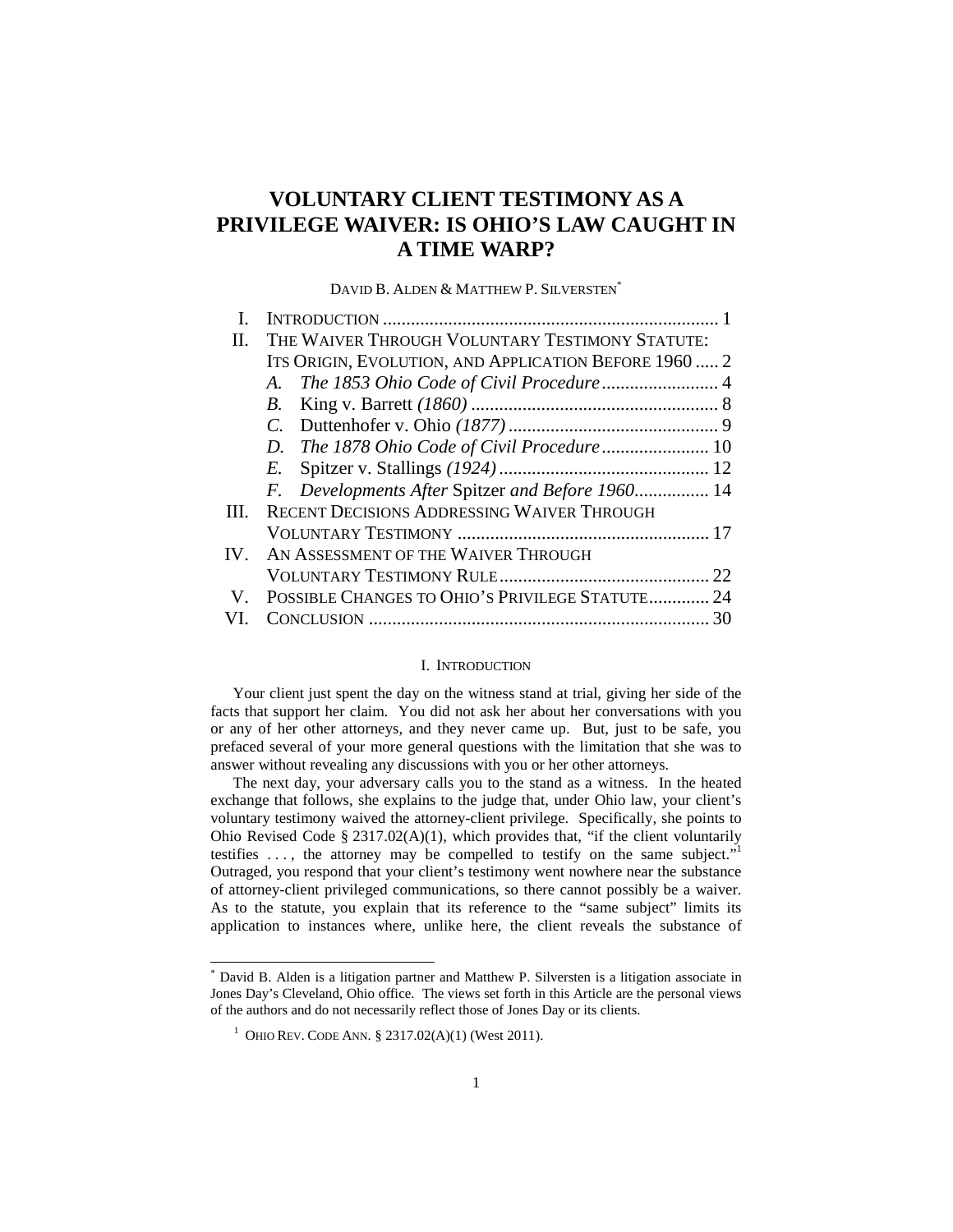attorney-client communications, which waives the privilege and, thus, allows examination of the attorney "on the same subject." Who wins this argument? The short answer: It may not be you.

As detailed in Part II below, the sentence in Ohio Revised Code § 2317.02(A) on which your adversary focused can be traced to a provision in Ohio's first code of civil procedure, which was enacted in  $1853$ <sup>2</sup>. That code of civil procedure eliminated the common law "interested witness rule," which provided that interested witnesses―anyone with an interest in the litigation including parties―were incompetent to testify based on concerns about the risk of perjury. $3$  However, it exacted a heavy price for this new ability of parties to testify. Specifically, voluntary testimony was "to be deemed a consent to the examination" of the witness's "attorney . . . on the same subject."<sup>4</sup> Presumably, this was intended to address the common law's concerns about perjury by interested witnesses. Part II also describes subsequent modifications to this provision up through its incorporation into the current Ohio attorney-client privilege statute, Ohio Revised Code § 2317.02(A), as well as the manner in which courts interpreted this language through the first half of the twentieth century.

Part III of this Article describes more recent decisions addressing claims that, based on Ohio Revised Code § 2317.02(A), voluntary testimony waives the attorney-client privilege. It concludes that, while it rarely occurs, there is a risk that a court will find that the statutory attorney-client privilege waiver provision, enacted in 1853 to address concerns underlying the common law's now-long-forgotten "interested witness rule," remains in effect.

Part IV examines the extent to which a rule that waiver occurs in such circumstances can be reconciled with the policies underlying the attorney-client privilege and criminal defendants' right to testify in their own defense. It concludes that a rule that voluntary testimony results in a broad waiver of the attorney-client privilege cannot be reconciled with modern justifications for the attorney-client privilege. Finally, Part V outlines proposals to conform Ohio law to modern concepts of privilege waiver.

## II. THE WAIVER THROUGH VOLUNTARY TESTIMONY STATUTE: ITS ORIGIN, EVOLUTION, AND APPLICATION BEFORE 1960

Ohio statutorily adopted English common law both when Ohio was a territory and again after becoming a state on March 1,  $1803$ .<sup>5</sup> English common law courts regularly recognized the attorney-client privilege in the eighteenth and early nineteenth centuries.<sup>6</sup> We have not located reported Ohio decisions directly

-

6 *See generally* 8 JOHN H. WIGMORE, EVIDENCE IN TRIALS AT COMMON LAW §§ 2290-91 (John T. McNaughton rev., Little, Brown & Co. 1961) (discussing the history of the attorney-

<sup>2</sup> *See infra* Part II.A.

<sup>3</sup> *See infra* notes 23-24 and accompanying text.

<sup>&</sup>lt;sup>4</sup> See infra note 30 and accompanying text.

 $^5\,$  1 The Statutes of Ohio and of the Northwest Territory, Adopted or Enacted FROM 1788 TO 1833 INCLUSIVE 190 (Salmon P. Chase ed., 1833) [hereinafter CHASE] (statute passed on July 14, 1795; adopting common law for the Ohio territory); *id*. at 512 (statute passed on February 14, 1805; adopting common law for the State of Ohio and, in § 2, repealing analogous 1795 territorial law).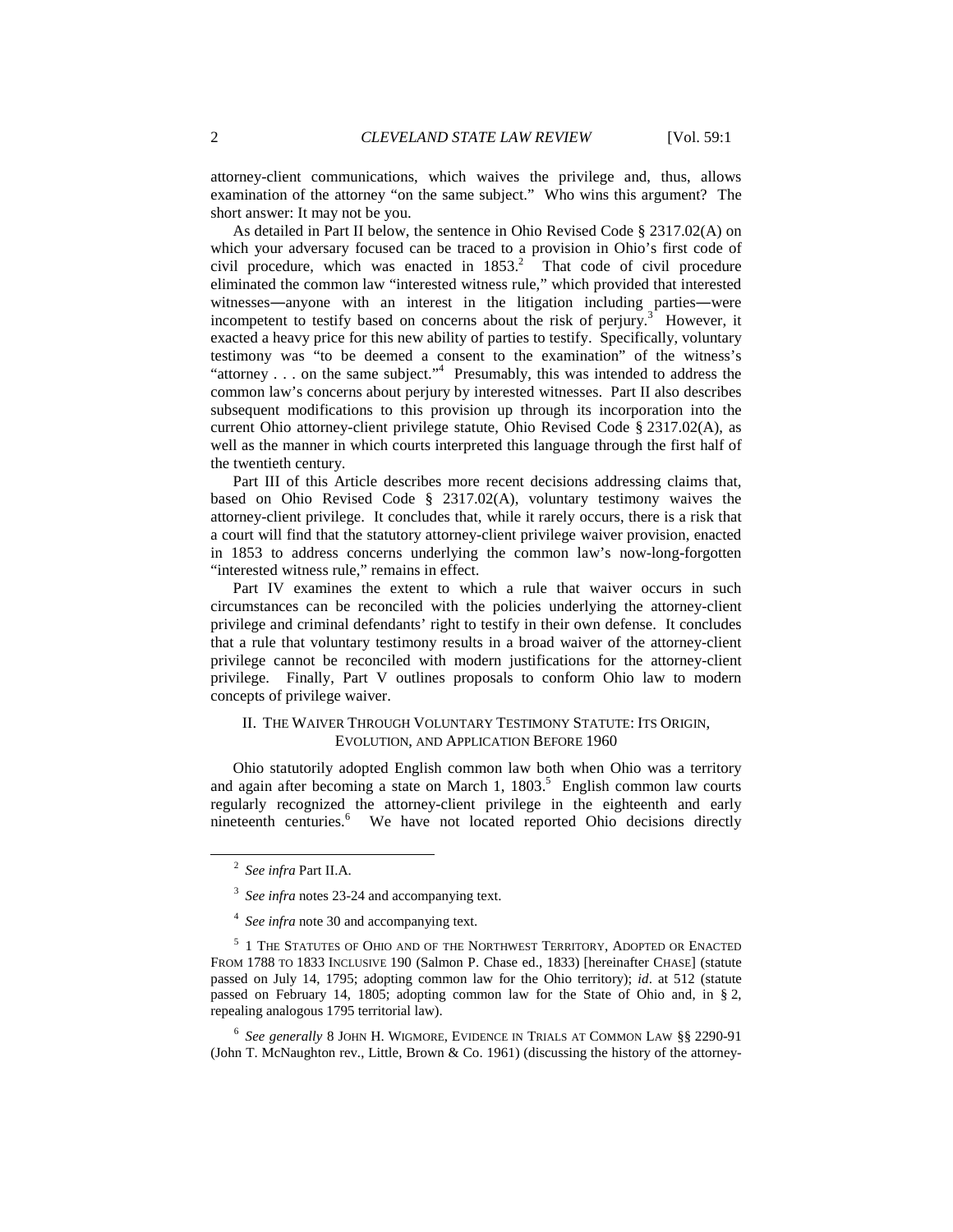addressing the attorney-client privilege before 1850. Nevertheless, other American courts, on which Ohio courts frequently relied during this era, $7$  regularly recognized the attorney-client privilege in the first half of the nineteenth century.<sup>8</sup>

Reported decisions from that time, however, do not reflect consideration of the effect of voluntary testimony as a potential waiver of the attorney-client privilege. This dearth of authority is likely the result of the fact that the interested witness rule barred privilege-holders from testifying at all in most circumstances where the issue of waiver through voluntary testimony might have arisen.<sup>9</sup> Specifically, at common law in the eighteenth and early nineteenth centuries, witnesses with a pecuniary interest in the action, including parties, were incompetent to testify based on a presumed need to avoid opportunities for perjured testimony, and criminal defendants, while permitted to testify, could not testify under oath.<sup>10</sup>

The "interested witness rule" came under attack in England in the first half of the nineteenth century from Jeremy Bentham, among others.<sup>11</sup> He argued that the rule's presumed benefit―excluding perjured testimony―carried with it too great a cost in terms of excluding relevant evidence, particularly when cross-examination and the jury's awareness of the interest reduced the potential that fact-finding would be based on perjured testimony.<sup>12</sup> The reformers ultimately prevailed. The rule disqualifying interested witnesses was abolished in England for (1) non-party witnesses in civil and criminal actions by Lord Denman's Act in 1843; (2) civil parties by Lord Brougham's Act in 1851; and (3) criminal defendants by the Criminal Evidence Act of 1898.<sup>13</sup>

Before 1850, Ohio courts regularly excluded interested witnesses as incompetent to testify, following the English common law rule.<sup>14</sup> On March 23, 1850, the Ohio

7 *See, e.g.*, Lessee of Glover's Heirs v. Ruffin, 6 Ohio 255 (1834) (citing and relying on decisions from other jurisdictions); McGregor & Co. v. Kilgore, 6 Ohio 358 (1834) (same); Morris v. Edwards, 1 Ohio 189 (1823) (same); Kerr v. Mack, 1 Ohio 161 (1823) (same).

8 *See, e.g.*, Jenkinson v. Indiana, 5 Blackf. 465 (Ind. 1840); Aiken v. Kilburne, 27 Me. 252 (1847); Hatton v. Robinson, 31 Mass. (14 Pick.) 416 (1833); Crisler v. Garland, 19 Miss. (11 S. & M.) 136 (1848); March v. Ludlum, 3 Sand. Ch. 35 (N.Y. Ch. 1845); Moore v. Bray, 10 Pa. 519 (1849).

9 *See generally* 2 JOHN H. WIGMORE, EVIDENCE IN TRIALS AT COMMON LAW §§ 575-87 (James H. Chadbourne rev., Little, Brown & Co. 1979) (describing history of interested witness rule); Ferguson v. Georgia, 365 U.S. 570, 573-87 (1961) (describing history of interested witness rule in criminal actions).

<sup>10</sup> *Ferguson*, 365 U.S. at 573-87.

<sup>11</sup> 7 JEREMY BENTHAM, THE WORKS OF JEREMY BENTHAM (RATIONALE OF JUDICIAL EVIDENCE PART 2) (1843).

12 *Id.* at 919-21.

<sup>13</sup> Joel N. Bodansky, *The Abolition of the Party-Witness Disqualification: An Historical Survey*, 70 KY. L.J. 91, 93 (1981-82).

<sup>14</sup> *See, e.g.*, Dille v. Woods, 14 Ohio 122 (1846) (reversing where interested witness's testimony was admitted); Armstrong v. Deshler, 12 Ohio 475 (1843) (affirming exclusion of

client privilege and explaining that the privilege dates back to the reign of Queen Elizabeth); Geoffrey C. Hazard, Jr., *An Historical Perspective on the Attorney-Client Privilege*, 66 CALIF. L. REV. 1061, 1069-87 (1978) (tracing the development of the privilege in English common law from the seventeenth through the nineteenth centuries).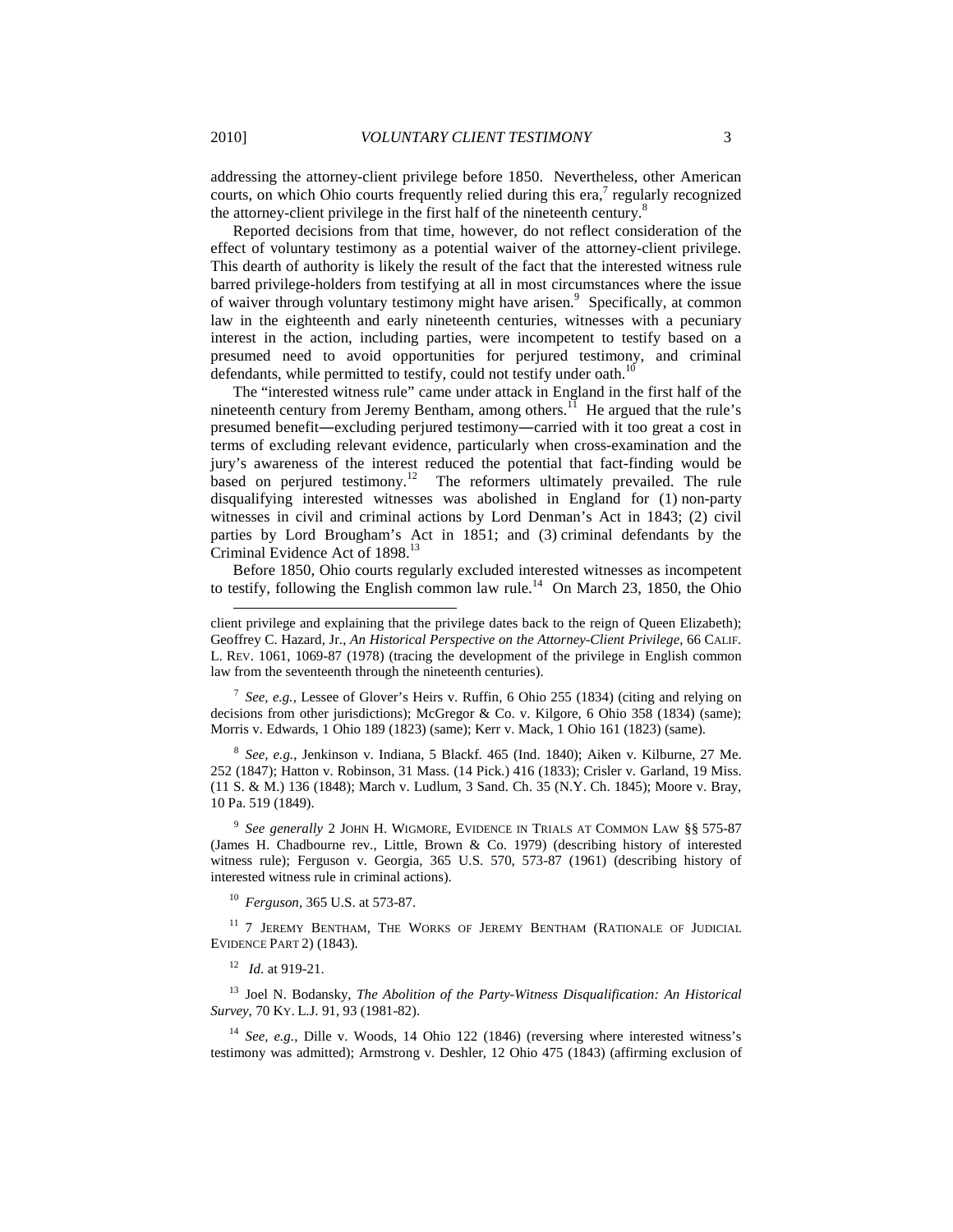General Assembly passed a statute that was based on Lord Denman's Act and removed the competency limitation on interested third-party witnesses, as well as on parties called on cross-examination in courts of law, but it retained the rule that parties seeking to testify voluntarily were incompetent.<sup>15</sup> On March 18, 1851, the General Assembly extended this rule to chancery actions.<sup>16</sup>

## *A. The 1853 Ohio Code of Civil Procedure*

On March 11, 1853, the Ohio General Assembly enacted the Code of Civil Procedure ("1853 Ohio CCP"),<sup>17</sup> which included over six hundred sections. Days later, the General Assembly enacted two additional lengthy codes, a probate code and one governing practice before justices of the peace.<sup>18</sup> Not surprisingly given this volume of legislative activity in such a short period, the 1853 Ohio CCP was not developed from scratch in Ohio and was not even the work of Ohio's General Assembly. Instead, the 1853 Ohio CCP was prepared by three commissioners: William Kennon, William S. Groesbeck, and Daniel O. Morton (collectively "Ohio

 Sec. 2. A person for whose immediate benefit any such action may be prosecuted or defended, may be examined as a witness in the same manner, and subject to the same rules of examination as provided in the preceding section.

 Sec. 3. No person offered as a witness shall be excluded by reason of his or her interest in the event of the action; but this section shall not apply to a party in the action, nor to any party for whose immediate benefit such action is prosecuted or defended, nor to any assignee of a thing in action, assigned for the purpose of making him a witness.

 Sec. 4. This act shall take effect from and after the first day of July next [July 1, 1850].

*Id.* (footnotes omitted). Footnote one of Chapter 975 as reprinted in Curwen's PUBLIC STATUTES AT LARGE, which does not appear in the session laws, stated that "[t]his act is substantially copied from Lord Denman's Act, which with the English decisions upon it, will be found in 9 Western Law Journal, 326." *Id*.

- <sup>16</sup> 2 CURWEN, *supra* note 15, at 1597.
- <sup>17</sup> 3 CURWEN, *supra* note 15, at 1938.
- <sup>18</sup> *Id*. at 2041, 2052.

l

interested witness's testimony); Marshall *ex rel* Kearny v. Thrailkill's Ex'r, 12 Ohio 275 (1843) (reversing judgment based on interested witness's testimony).

 $^{15}\,$  2 THE PUBLIC STATUTES AT LARGE OF THE STATE OF OHIO: FROM THE CLOSE OF CHASE'S STATUTES, FEBRUARY, 1833, TO THE PRESENT TIME 1522 (Maskell E. Curwen ed., 1853) [hereinafter CURWEN] (statute passed on March 23, 1850, adopting Lord Denman's rule in actions at law), *repealed* Ch. 1202, § 606 (Mar. 11, 1853). Chapter 975 provided:

Sec. 1. *Be it enacted, etc*., That a party to any action at law, in any of the courts of this State, may be examined as a witness by the adverse party, or by either one of several adverse parties; and for that purpose may be compelled to attend at the trial, if residing within the county where such suit is pending, or to give a deposition if without such county, in the same manner, and subject to the same rules of examination, as other witnesses are compelled to testify.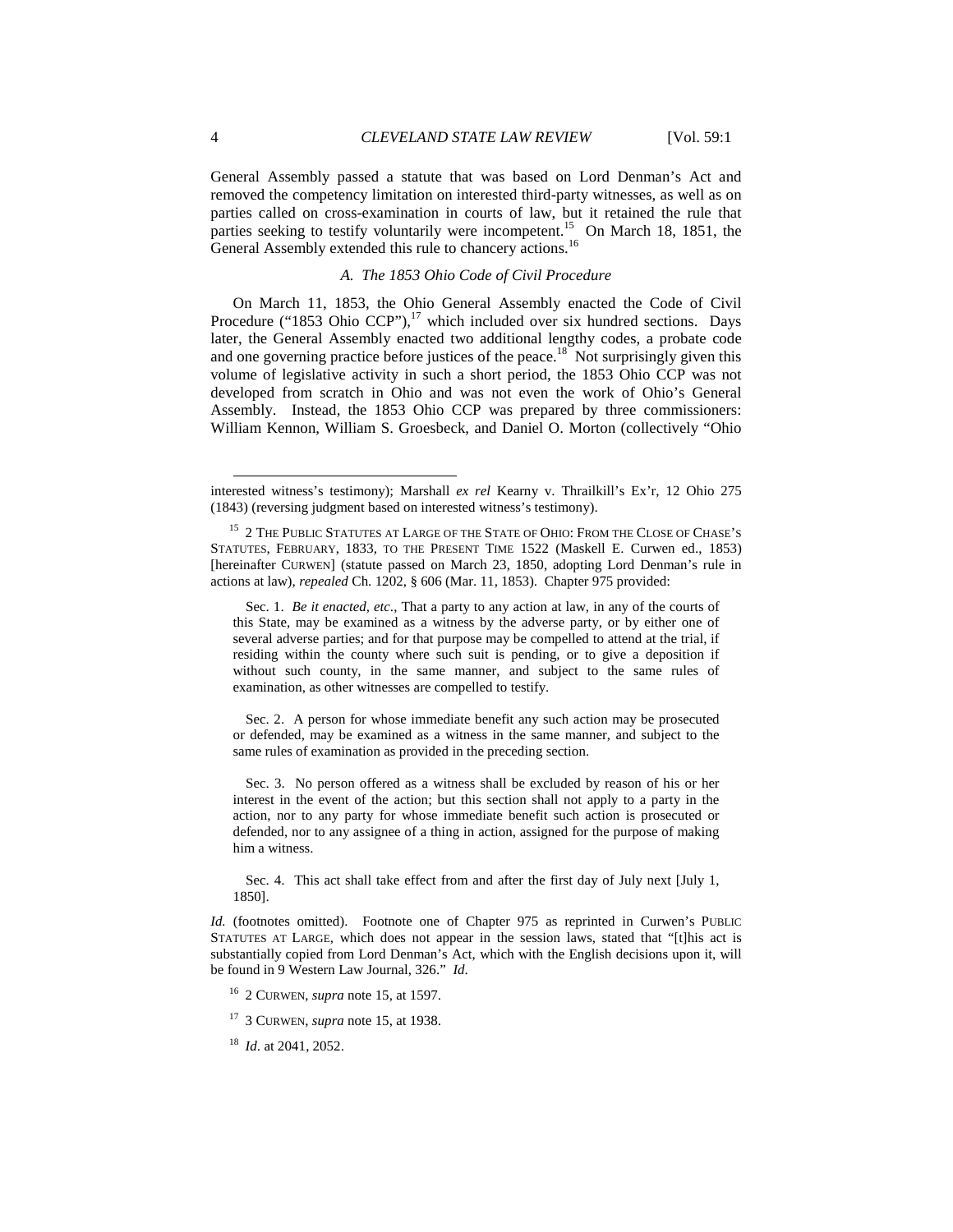Commissioners on Practice and Pleadings").<sup>19</sup> They were appointed pursuant to Ohio's 1851 Constitution, which called for appointed commissioners to "revise the practice, pleadings, forms and proceedings of the courts of record" in Ohio.<sup>20</sup>

The Ohio Commissioners on Practice and Pleadings' January 1853 report to the General Assembly acknowledged that they were "chiefly indebted to the extraordinary labors of the New York commissioners upon practice and pleadings," but also were "assisted by those of Kentucky, Missouri, Indiana, Massachusetts, and other States, where the example of New York has been in a great degree followed."<sup>21</sup> In the respects that are pertinent here, the 1853 Ohio CCP was adapted from the proposed (but never enacted) December 1850 Final Report of the New York State Commissioners on Pleadings and Practice, often referred to as the "Field Commission" after Commissioner David Dudley Field ("Field Commission" or "1850 Field Code"). $^{22}$ 

The three provisions of the 1853 Ohio CCP most relevant here―sections 310, 314(4), and 315―are closely analogous to provisions in the 1850 Field Code. First, § 310 of the 1853 Ohio CCP abolished the interested witness rule for parties to most civil actions, $^{23}$  providing that:

No person shall be disqualified as a witness, in any civil action or proceeding, at law, by reason of his interest in the event of the same, as a party or otherwise, or by reason of his conviction of a crime; but such

<sup>&</sup>lt;sup>19</sup> William Kennon was a member of the United States House of Representatives (1829-33; 1835-37), a common pleas judge (1840-47), a delegate to the convention that drafted Ohio's 1851 Constitution, and sat on the Supreme Court of Ohio (1854-56). Lawrence Kestenbaum, *Index to Politicians*, THE POLITICAL GRAVEYARD, http://politicalgraveyard.com/ bio/kennedy-kensey.html#R9M0J2SF8 (last visited May 5, 2011). William S. Groesbeck was a delegate to the convention that drafted Ohio's 1851 Constitution, a member of the United States House of Representatives (1857-59), and a member of the Ohio Senate (1862-64). *Id.*, http://politicalgraveyard.com/bio/gritzmacher-grosfeld.html#R9M0IYTRC (last visited May 5, 2011).Daniel O. Morton was the Mayor of Toledo, Ohio (1849-50) and later the United States District Attorney for Ohio (1853-57). *Id.*, http://politicalgraveyard.com/bio/morton.html (last visited May 5, 2011).

<sup>20</sup> OHIO CONST. art. XIV, § 2 (repealed 1953).

OHIO COMMISSIONERS ON PLEADINGS AND PRACTICE, REPORT OF THE COMMISSIONERS ON PRACTICE AND PLEADINGS: CODE OF CIVIL PROCEDURE iv (Columbus, Osgood & Blake 1853) [hereinafter 1853 OHIO COMMISSIONERS' REPORT].

 $^{22}$  COMMISSIONERS ON PRACTICE AND PLEADINGS, THE CODE OF CIVIL PROCEDURE OF THE STATE OF NEW YORK (Weed, Parson & Co. 1850) [hereinafter 1850 PROPOSED FIELD CODE]. New York adopted a code of civil procedure based on the New York Commissioners on Practice and Pleadings' 1848 report and amended its code based on the 1849 revision of that report, but it never adopted the 1850 Proposed Field Code, which was issued in December 1850. Mildred V. Coe & Lewis W. Morse, *Chronology of the Development of the David Dudley Field Code*, 27 CORNELL L.Q*.* 238 (1942).

 $23$  Parties still were incompetent "where the adverse party is the executor, or administrator, of a deceased person, when the facts to be proved, transpired before the death of such deceased person." 3 CURWEN, *supra* note 15, at 1986.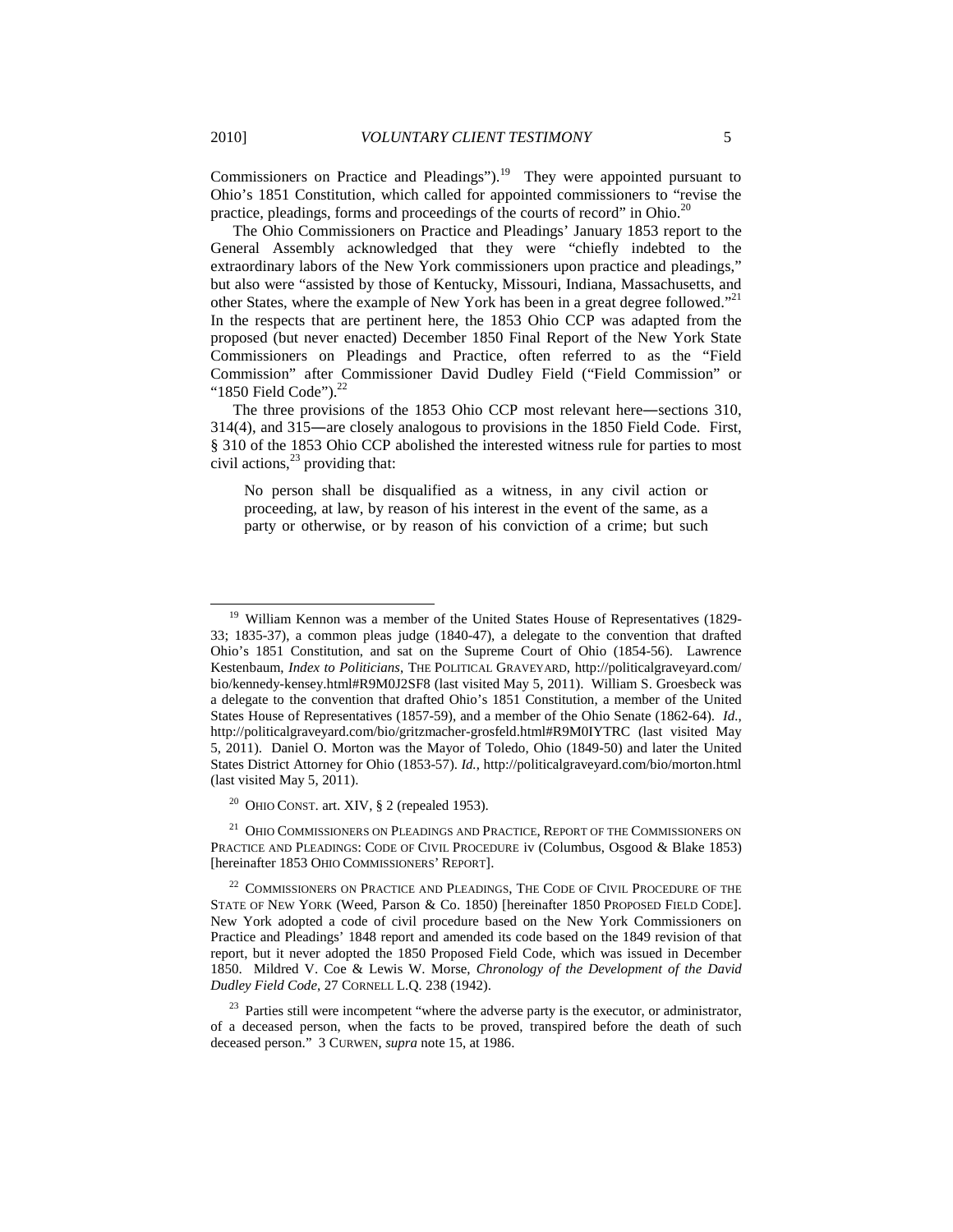interest or conviction may be shown for the purpose of affecting his credibility.<sup>24</sup>

The wording of § 310 closely tracked the wording of an 1849 Connecticut statute and, in substance, had the same effect as  $\S$  1708 of the 1850 Field Code.<sup>25</sup> Furthermore, reflecting the significance of the "interested witness rule" in that era, the reports of both the Ohio Commissioners on Pleadings and Practice and the Field Commission included lengthy comments with these sections explaining that the risk of perjury created by admitting testimony from interested witnesses was (1) offset by the jury's ability to consider the interests involved, as well as the adverse party's ability to explore the testimony on cross-examination, and (2) outweighed by the benefits of admitting such highly-relevant testimony.<sup>26</sup>

Second, § 314(4) of the 1853 Ohio CCP rendered attorneys "incompetent to testify . . . concerning any communication made to him by his client in that relation, or his advice thereon, without the client's consent."<sup>27</sup> Although set forth in terms of the attorney's incompetence to testify and not as a privilege for confidential attorney-client communications, this is the initial Ohio legislative enactment

l

No person shall be disqualified as a witness in any suit or proceeding at law, or in equity, by reason of his interest in the event of the same, as a party or otherwise; or by reason of his conviction of a crime; but such interest or conviction may be shown for the purpose of affecting his credit.

Section 1708 of the 1850 Field Code abolished the interested witness rule for parties. 1850 PROPOSED FIELD CODE, *supra* note 22, § 1708 ("All persons, without exception, otherwise than as specified in the next two sections [relating to those of unsound mind, children under 10 years of age, and certain confidential communications], who, having organs of sense, can perceive, and perceiving can make known their perceptions to others, may be witnesses. Therefore neither parties, nor other persons who have an interest in the event of an action or proceeding, are excluded, nor those who have been convicted of crime, nor persons on account of their opinions on matters of religious belief: although in every case, the credibility of the witness may be drawn in question  $\dots$ .").

<sup>26</sup> 1853 OHIO COMMISSIONERS' REPORT, *supra* note 21, at 128-41; 1850 PROPOSED FIELD CODE, *supra* note 22, at 715-25.

 $27$  Section 314 of the 1853 OHIO CCP provided:

The following persons shall be incompetent to testify: (1) Persons who are of unsound mind at the time of their production for examination. (2) Children under ten years of age who appear incapable of receiving just impressions of the facts respecting which they are examined, or of relating them truly. (3) Husband and wife, for or against each other, or concerning any communication made by one to the other during the marriage, whether called as a witness while that relation subsisted or afterwards. (4) An attorney, concerning any communication made to him by his client in that relation, or his advice thereon, without the client's consent. (5) A clergyman or priest, concerning any confession made to him in his professional character, in the course of discipline, enjoined by the church to which he belongs, without the consent of the person making the confession.

3 CURWEN, *supra* note 15, at 1986-87.

<sup>24</sup> *Id*.

<sup>&</sup>lt;sup>25</sup> REVISED STATUTES OF THE STATE OF CONNECTICUT 86 (Case, Tiffany, and Co. 1849) provided that: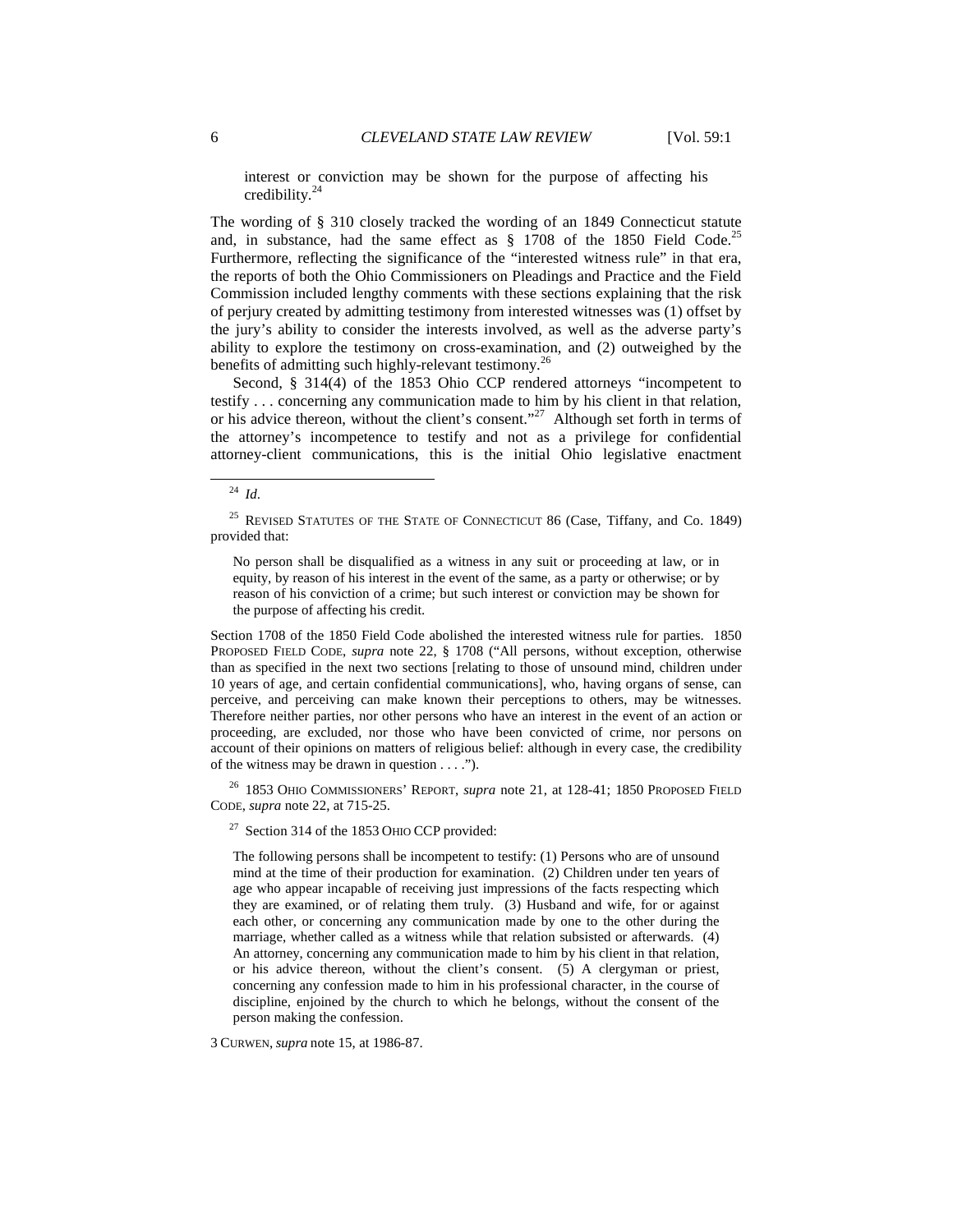recognizing something resembling the common law attorney-client privilege. The 1850 Field Code had a similar provision, § 1710, which provided:

There are, particular relations, in which it is the policy of the law to encourage confidence, and to preserve it inviolate, therefore, a person cannot be examined, as a witness, in the following cases: . . . An attorney cannot, without the consent of his client, be examined, as to any communication made by the client to him, or his advice given thereon, in the course of professional employment.<sup>28</sup>

Third, § 315 of the 1853 Ohio CCP provided that the client can waive § 314(4)'s prohibition against attorneys testifying as to attorney-client communications.<sup>29</sup> Under § 315, "[i]f a person offer[s] himself as a witness, that is to be deemed a consent to the examination also of an attorney . . . on the same subject, within the meaning of"  $\S$  314(4).<sup>30</sup> Section 315, which had no explanatory comment from the Ohio Commissioners on Practice and Pleadings, was nearly identical to § 1711 of the 1850 Field Code, which provided: "If a person offer himself as a witness, that is to be deemed a consent to the examination also, of  $a[n]$ ... attorney ... on the same subject, within the meaning of the [second] subdivision[] of the last section.<sup>31</sup> And, just as the Ohio Commissioners on Pleadings and Practice included no explanatory comment with § 315 of the Ohio CCP, the Field Commission had none explaining § 1711 of the Field Code.

Thus, the 1853 Ohio CCP did three things: (1) for the first time, it made parties competent to voluntarily testify in most civil actions; (2) it rendered attorneys incompetent to testify as to communications from, and advice provided to, their clients; and (3) it provided that a person's voluntary testimony was "deemed a consent to the examination also of an attorney . . . on the same subject."<sup>32</sup> Section 315 of the 1853 Ohio CCP did not define the scope of the "same subject" as to which the attorney could be examined. However, the implied consent to the attorney's examination in § 315 was triggered by the mere fact that the privilegeholder "offer[ed] himself as a witness," as opposed to the privilege-holder providing testimony as to the substance of communications with the attorney.<sup>33</sup>

Given that the waiver-triggering event was voluntarily testifying, rather than testifying about the substance of attorney-client communications, a normal reading of the scope of the consented-to examination of the attorney on the "same subject" might be that it extended to all matters as to which the voluntarily-testifying

<sup>30</sup> *Id.*

<sup>28</sup> 1850 PROPOSED FIELD CODE, *supra* note 22, § 1710.

 $29$  Section 315 of the 1853 OHIO CCP provided:

If a person offers himself as a witness, that is to be deemed a consent to the examination also of an attorney, clergyman, or priest, on the same subject, within the meaning of the last two subdivisions of the preceding section.

<sup>3</sup> CURWEN, *supra* note 15, at 1987.

<sup>31</sup> 1850 PROPOSED FIELD CODE, *supra* note 22, § 1711.

<sup>32</sup> *See* 1853 OHIO COMMISSIONERS' REPORT, *supra* note 21, at 142.

<sup>33</sup> *Id*.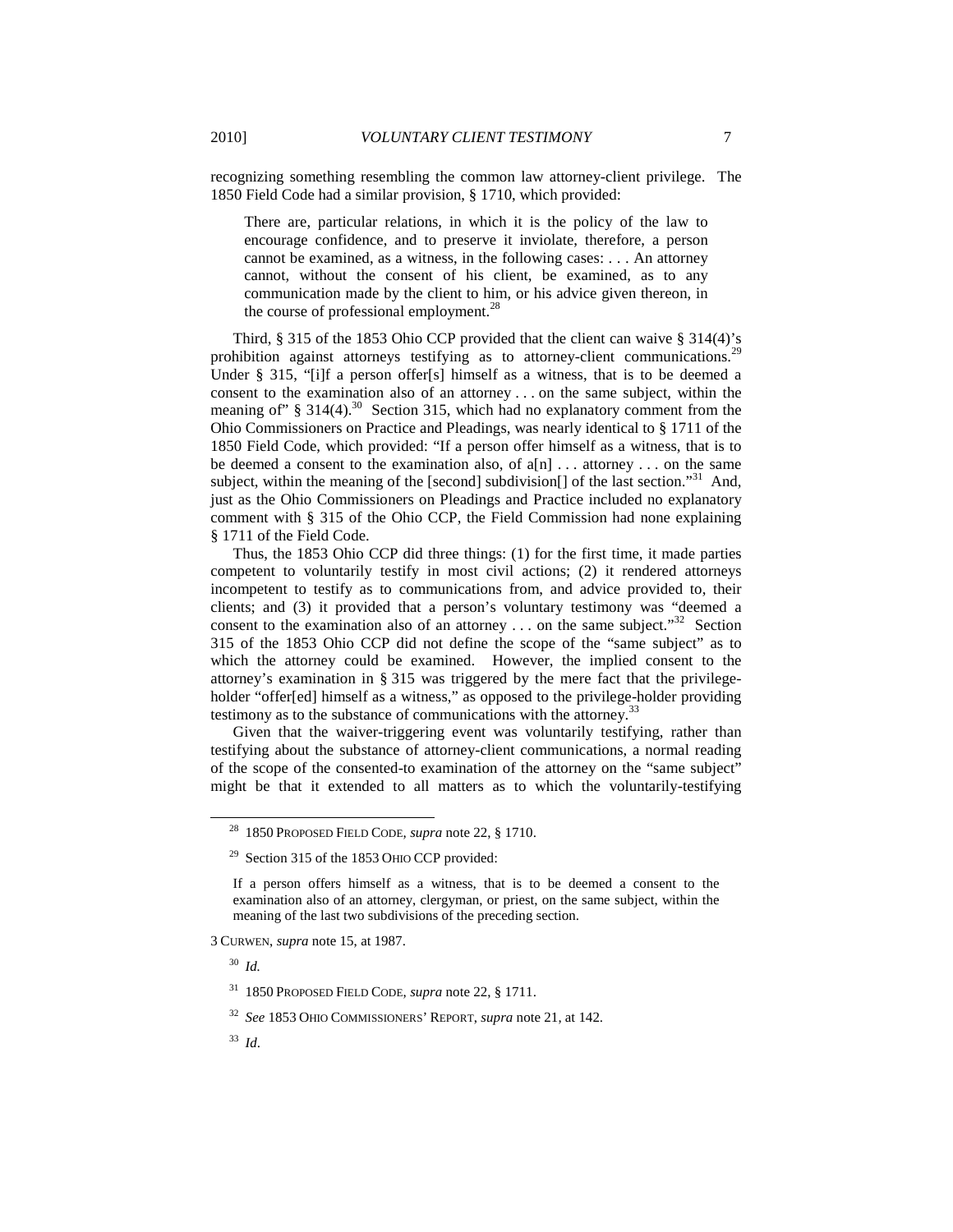privilege holder testified, rather than being limited to any attorney-client communications about which the person may have voluntarily testified. Moreover, interpreting the implied privilege waiver broadly in this manner would, at least in a general sense, tend to reduce the risk of perjured testimony that, in connection with their respective statutory proposals allowing parties to voluntarily testify, so troubled the Ohio and New York commissioners.

## *B.* King v. Barrett *(1860)*

The Supreme Court of Ohio first interpreted §§ 314(4) and 315 of the 1853 Ohio CCP in the context of voluntary client testimony in 1860 in *King v. Barrett.*<sup>34</sup> There, the plaintiff promissory note holder sued three defendant makers of the notes.<sup>35</sup> The plaintiff testified voluntarily, and one of the defendants sought to examine the plaintiff's attorney concerning related attorney-client communications on the theory that, under § 315, the plaintiff's voluntary testimony was a "consent" to examining the attorney.<sup>36</sup> The trial court sustained an objection, prohibiting the questioning.<sup>37</sup>

The Supreme Court of Ohio reversed and began its analysis by noting that the 1853 Ohio CCP had "materially changed the rule of the common law, as to the competency of witnesses" by eliminating the interested witness rule in  $\S$  310.<sup>38</sup> After quoting §§ 314 and 315, the court found that, because the plaintiff had testified voluntarily that

he waived all the protection which the law would otherwise have afforded to communications made by him to his attorney, pertinent to the issue on trial. Those communications were no longer privileged, and having made himself a witness, and given evidence generally in the case, he was bound, upon proper inquiry, to tell the *whole* truth, and his testimony became liable to the application of all the usual tests of truth, and to impeachment, like that of any other witness, and for this purpose his attorney might be called to prove statements and admissions which his client, as a witness, denied. Indeed, we are satisfied that his attorney might then be called to prove such admissions, as evidence in chief.<sup>39</sup>

Thus, *King* found that a party's voluntary testimony resulted in a broad waiver under § 315 extending to "communications made by him to his attorney, pertinent to the issue on trial."<sup>40</sup> In explaining that result, *King* focused on § 315's express wording and perjury-related concerns such as the obligation "to tell the *whole* truth" and the need to be "liable to the application of all the usual tests of truth, and to impeachment, like that of any other witness."<sup>41</sup>

-

- <sup>37</sup> *Id*. at 263.
- <sup>38</sup> *Id.* at 263-64.
- <sup>39</sup> *Id.* at 264 (italics in original).

<sup>40</sup> *Id.*

<sup>41</sup> *Id.* (italics in original).

<sup>34</sup> King v. Barrett, 11 Ohio St. 261 (1860).

<sup>35</sup> *Id*. at 262.

<sup>36</sup> *Id*. at 262-64.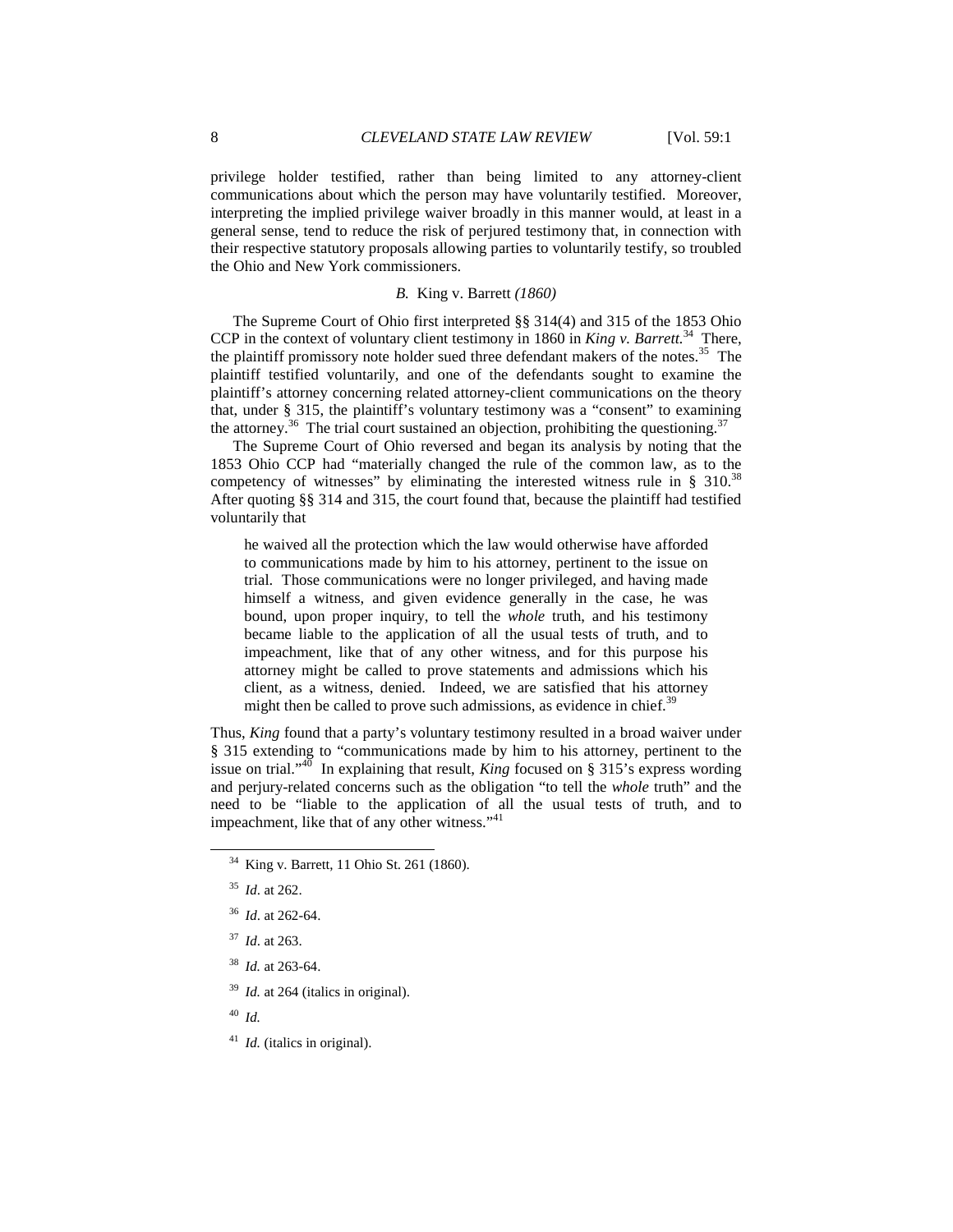### *C.* Duttenhofer v. Ohio *(1877)*

In 1867, the Ohio General Assembly eliminated the interested witness rule for criminal defendants, making them competent to voluntarily testify on their own behalf and bringing Ohio's criminal law in line with its civil law following the passage of  $\S 310$  of the 1853 Ohio CCP.<sup>42</sup> A decade later, the Supreme Court of Ohio, in *Duttenhofer v. Ohio*, considered whether a criminal defendant's voluntary testimony allowed the prosecution to call the defendant's attorney and examine him regarding otherwise confidential attorney-client communications.<sup>43</sup> There, the trial court had allowed the prosecution to call and cross-examine the defendant's attorney regarding testimony the defendant had voluntarily provided on direct.<sup>44</sup>

Reversing, the Supreme Court of Ohio began by articulating:

It is . . . a general rule of jurisprudence, that 'where an attorney is employed by a client professionally, to transact professional business, all the communications that pass between the client and the attorney in the course and for the purpose of that business are privileged communications, and that the privilege is the privilege of the client and not of the attorney.<sup>45</sup>

Then, after noting that § 315 of the 1853 Ohio CCP "provides, that, if a person offer himself as a witness, that is to be deemed a consent to the examination also of the attorney, on the same subject," the court observed that "[t]he code of criminal procedure contains no such provision," and concluded that "no such waiver ought to be implied," which it found to be the majority rule.<sup>46</sup>

Sec. 2. This act shall take effect and be in force from and after its passage.

*Id.*

-

<sup>44</sup> *Id*. at 94.

<sup>42</sup> Act of Apr. 17, 1867, ch. 1220, 1867 Ohio Laws 260, *superseded by* Act of May 6, 1869, ch. 1710, 1869 Ohio Laws 287. Chapter 1220 provided that:

Sec. 1*. Be it enacted by the General Assembly of the State of Ohio*, That in the trial of all indictments, complaints and other proceedings against persons charged with the commission of crimes or offenses, the person so charged shall, at his own request, but not otherwise, be deemed a competent witness; nor shall the neglect or refusal to testify create any presumption against him, nor shall any reference be made to, nor any comment upon, such neglect or refusal.

<sup>43</sup> Duttenhofer v. Ohio, 34 Ohio St. 91 (1877).

<sup>&</sup>lt;sup>45</sup> *Id.* (quoting Herring v. Clobery, 41 Eng. Rep. 565 (1842); Pearse v. Pearse, 63 Eng. Rep. 950 (1846)).

<sup>46</sup> *Id.* at 95. The Supreme Court of Ohio in *Duttenhofer* noted that, following privilege holders' voluntary testimony, no waiver of the attorney-client privilege had been found in *Barker v. Kuhn*, 38 Iowa 392 (1874), *Bigler v. Reyher*, 43 Ind. 112 (1873), *Bobo v. Bryson*, 21 Ark. 387 (1860), or *Hemenway v. Smith*, 28 Vt. 701 (1856), while a waiver had been found in *Woburn v. Henshaw*, 101 Mass. 193 (1869). *Duttenhofer*, 34 Ohio St. at 95.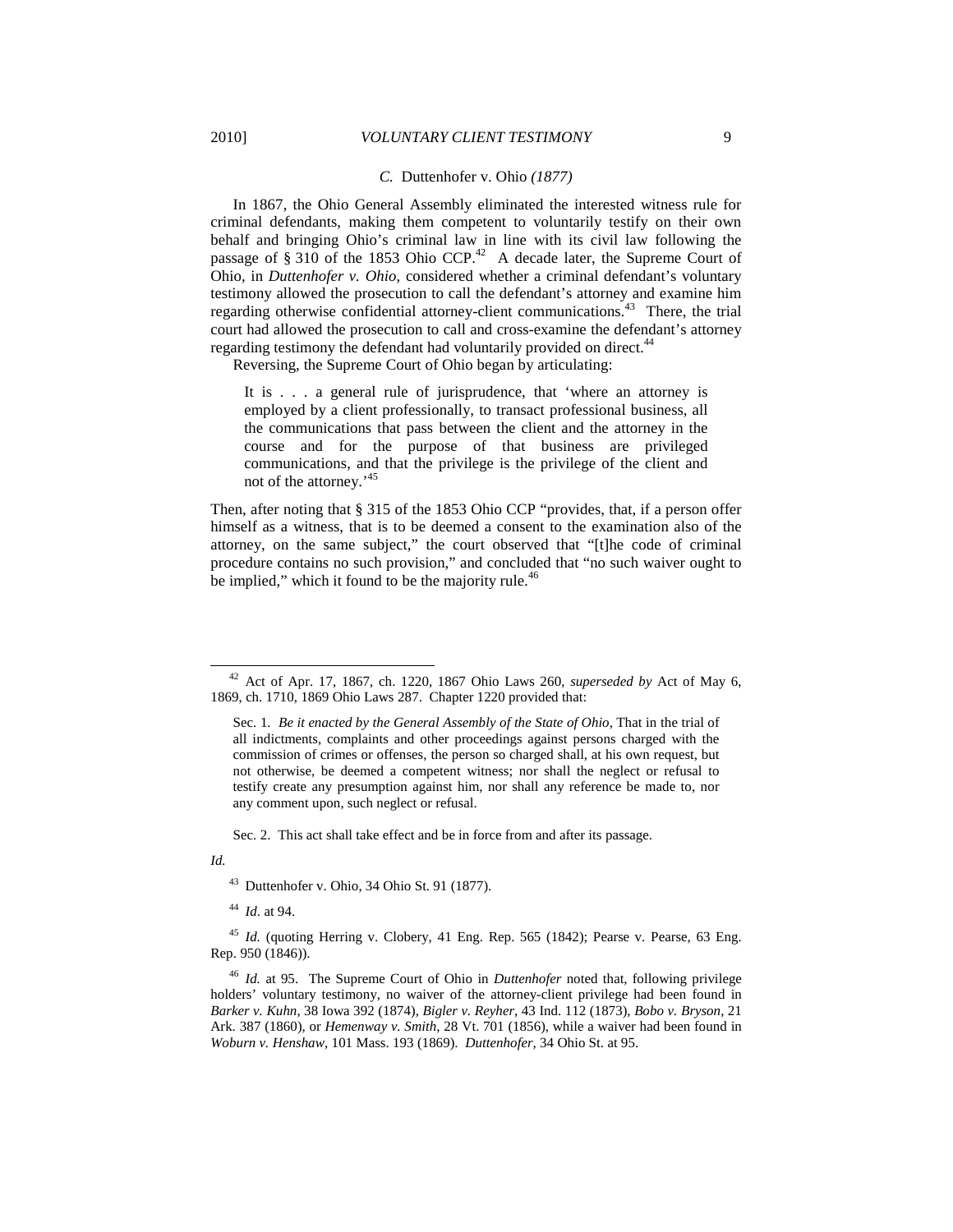#### *D. The 1878 Ohio Code of Civil Procedure*

In March 1875, the Ohio General Assembly directed the Governor to appoint a new commission to revise and consolidate all of Ohio's statutes.<sup>47</sup> Those commissioners―Michael A. Daugherty, Luther Day (replaced in February 1876 by John S. Brasee), and John W. Okey (replaced in November 1877 by George B. Okey)<sup>48</sup>―were known as the Commissioners to Revise and Consolidate the Statutes ("Ohio Revision Commissioners").<sup>49</sup> They divided the statutory universe into political, civil, remedial, and penal statutes and addressed the code of civil procedure in the remedial section.<sup>50</sup>

The Ohio Revision Commissioners prepared a proposed code of civil procedure ("1878 Ohio CCP") which the General Assembly enacted on May 14,  $1878$ ,  $^{51}$ repealing the 1853 Ohio CCP.<sup>52</sup> The 1878 Ohio CCP retained the 1853 Ohio CCP's

<sup>48</sup> Michael A. Daugherty had been an Ohio Senator (1870-72). HERVEY SCOTT, A COMPLETE HISTORY OF FAIRFIELD COUNTY, OHIO 1785-1886, at 112 (Columbus, Sherbert & Lilley 1887). Luther Day had been an Ohio Senator (1863-64) and had served on the Supreme Court of Ohio (1865-75). HISTORY OF PORTAGE COUNTY, OHIO 819 (Chicago, Warner, Beers & Co. 1885). Day resigned from the Ohio Revision Commission to become a member of the Supreme Court of Ohio Commission (1876-79). *Id.* He was replaced on the Ohio Revision Commission by John S. Brasee. Edgar B. Kinkead, *A Sketch of the Supreme Court of Ohio*, 7 THE GREEN BAG 105, 117 (1895). John W. Okey resigned from the Ohio Revision Commission upon his election to serve on the Supreme Court of Ohio (1878-85). *Id.*; *Justices of the Supreme Court of Ohio 1803 to the Present*, THE SUPREME COURT OF OHIO & THE OHIO JUDICIAL SYSTEM, http://www.supremecourt.ohio.gov/SCO/formerjustices/default.asp (last visited Apr. 9, 2011). John W. Okey was replaced on the Ohio Revision Commission by his son, George B. Okey. Kinkead, *supra* note 48, at 117.

<sup>49</sup> SAYLER, *supra* note 47, at 3452.

 $^{50}\,$  1 The Revised Statutes & Other Acts of a General Nature of the State of Ohio IN FORCE JAN. 1, 1880, at vii (Michael A. Daugherty et al. eds., 1879) [hereinafter REVISED STATUTES].

<sup>51</sup> S.B. 115, 63d Gen. Assemb., Reg. Sess., 1878 Ohio Laws 597.

<sup>52</sup> *Id.* tit. I, div. III, ch. 3, § 1, 1878 Ohio Laws 597, 794 (repealing the 1853 Ohio CCP). Before it was replaced by the 1878 Ohio CCP, § 314 of the 1853 Ohio CCP was amended twice. In 1866, new subparagraphs (6) and (7) were added to what had been § 314 of the 1853 Ohio CCP, both of which related to estate disputes. 2 SAYLER, *supra* note 47, at 909. In 1870, the attorney-client privilege subparagraph, which had been § 314(4) of the 1853 Ohio CCP, was moved to become the third (rather than the fourth) subparagraph and was expanded to include physicians. 3 SAYLER, *supra* note 47, at 2375, 2378-79. Following the 1870 amendment, what had been § 314(4) of the 1853 Ohio CCP rendered incompetent to testify "[a]n attorney concerning any communication made to him by his client in that relation or his advice thereon, without the client's express consent, or a physician concerning any communication made to him by his patients in that relation, or his advice thereon without his patient's consent." *Id.* Given that § 315 of the 1853 Ohio CCP expressly referred to the "last two subdivisions of the preceding section," one could argue that, after two new subparagraphs were added as the "last two subdivisions of the preceding section" in 1866, § 315 no longer

 $^{47}$  4 THE STATUTES OF THE STATE OF OHIO IN CONTINUATION OF CURWEN'S STATUTES AT LARGE AND SWAN & CRITCHFIELD'S REVISED STATUTES ARRANGED IN CHRONOLOGICAL ORDER SHOWING THE ACTS IN FORCE, REPEALED, OBSOLETE OR SUPERSEDED WITH REFERENCES TO THE JUDICIAL DECISIONS CONSTRUING THE STATUTES AND A COMPLETE ANALYTICAL INDEX 3452 (J.R. Sayler ed., 1876) [hereinafter SAYLER].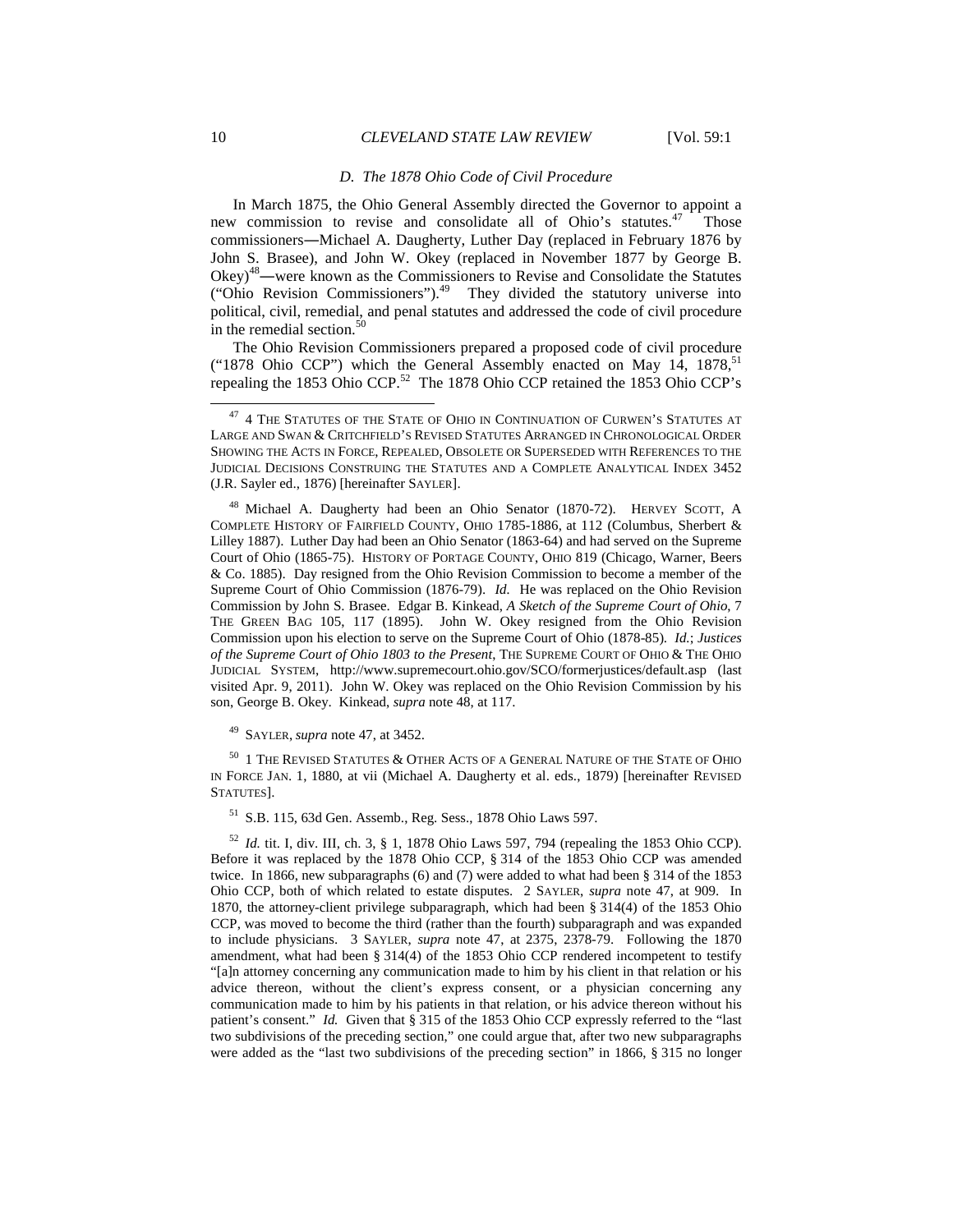rule that interested persons, including parties, were competent to testify.<sup>53</sup> And, using language very close to that of the current Ohio privilege statute, it provided that certain "persons shall not testify in certain respects," including "[a]n attorney, concerning a communication made to him by his client in that relation, or his advice to his client," but "the attorney . . . may testify by express consent of the client . . . ; and if the client . . . voluntarily testif[ies], the attorney . . . may be compelled to testify on the same subject."<sup>54</sup>

There were differences between the attorney-client privilege provisions in the 1853 Ohio CCP and the 1878 Ohio CCP. While one section in the 1853 Ohio CCP―§ 314(4)―made attorneys incompetent to testify and another―§ 315―provided that the client's voluntary testimony was "deemed to be consent" to examining the attorney on the "same subject," the 1878 Ohio CCP had only a single analogous provision.<sup>55</sup> In addition, the 1878 Ohio CCP's provision was not phrased in terms of the attorney being "incompetent" to testify but, instead, stated that the attorney "shall not testify," which is more akin to a privilege.<sup>5</sup> Further, it dropped the "deemed to consent" language that had preceded § 315's directive permitting the attorney to testify on the "same subject" and replaced it with "may be compelled to testify on the same subject."<sup>57</sup>

One might attempt to ascribe substance to the 1878 Ohio CCP's changes in statutory language, particularly the elimination of the "deemed to consent" language, but it is not clear that those changes can reasonably bear that weight. Generally, and apart from the statutory language itself, there appears to be no written evidence that the 1878 Ohio CCP substantially modified the attorney-client privilege provisions of the 1853 Ohio CCP. To the contrary, the session laws adopting the 1878 Ohio CCP cite to § 314 and § 315 of the 1853 Ohio CCP in brackets following the 1878 Ohio CCP's attorney-client provision.<sup>58</sup> Further, the Ohio Revision Commissioners' final report included a footnote reference to and description of the holding in *King v. Barrett* following § 5241 and made no reference to *Duttenhofer v. Ohio*, which had been decided only one year earlier.<sup>59</sup> That report also commented, in the 1878 Ohio CCP, "the principal part of the code of civil procedure, prepared by [the 1853 Ohio

<sup>55</sup> *Id.*

l

<sup>56</sup> *Id.*

<sup>58</sup> *Id*. § 2(5).

applied to attorney-client communications. That reading, however, ignores § 315's express references to "an attorney, clergyman, or priest," which likely make it untenable.

 $53$  S.B. 115 tit. I, div. III, ch. 3, § 1. That section provided: "All persons are competent witnesses except those of unsound mind, and children under ten years of age who appear incapable of receiving just impressions of the facts and transactions respecting which they are examined, or of relating them truly." *Id.* 

<sup>54</sup> *Id.* tit. I, div. III, ch. 3, § 2(1).

<sup>57</sup> *Id.* Further, and as a result of the 1870 amendment described in footnote 52, the 1878 Ohio CCP had a parallel rule for physician-patient communications that was not included in section 314 of the 1853 Ohio CCP.

<sup>59</sup> 2 REVISED STATUTES, *supra* note 50, at 1278.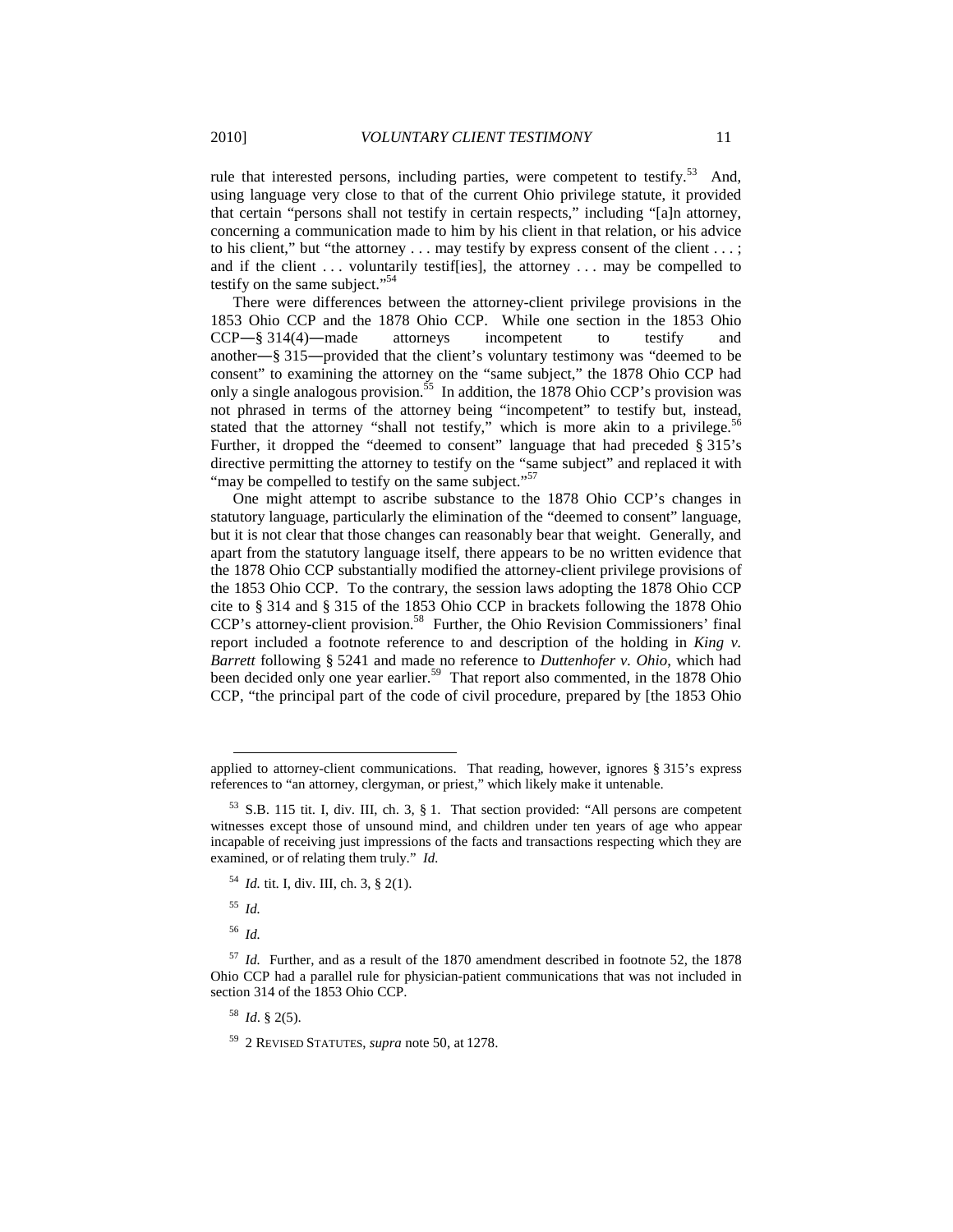Commissioners on Practice and Pleadings] remain[ed] substantially as it was reported by those commissioners in 1853."<sup>6</sup>

For decades after 1878, there were no substantive modifications to Ohio's attorney-client privilege statute, although it was renumbered as part of two general statutory reshufflings. Specifically, Ohio enacted the Ohio Revised Code in 1880, which was the first general codification of Ohio statutes, $61$  and the 1878 Ohio CCP's attorney-client provision became Ohio Revised Code § 5241. In 1910, Ohio rearranged its statutes again, this time into the Ohio General Code,<sup>62</sup> and the attorney-client privilege statutory provision became Ohio General Code § 11494, but there were no substantive changes. $63$ 

## *E.* Spitzer v. Stallings *(1924)*

After *Duttenhofer v. Ohio*, the Supreme Court of Ohio did not address the issue of privilege waiver through voluntary testimony again until 1924, when it decided *Spitzer v. Stallings*. <sup>64</sup> The *Spitzer* plaintiffs alleged that two defendants bought corn from them and failed to pay for it. $65$  One defendant denied that he was a party to the sale, but the plaintiffs' direct testimony described facts that, in their view, established his involvement.<sup>66</sup> That defendant then attempted to cross-examine the

 $63$  As enacted in 1910, the attorney-client privilege statute in OHIO GEN. CODE § 11494 provided that:

The following persons shall not testify in certain respects: I. An attorney, concerning a communication made to him by his client in that relation, or his advice to his client; or a physician, concerning a communication made to him by his patient in that relation, or his advice to his patient. But attorney or physician may testify by express consent of the client or patient; and if the client or patient voluntarily testifies, the attorney or physician may be compelled to testify on the same subject.

3 THE GENERAL CODE OF THE STATE OHIO 2463 (W.H. Anderson Co. 1910).

<sup>64</sup> Spitzer v. Stallings, 142 N.E. 365 (Ohio 1924). We note that, in 1920, the Supreme Court of Ohio made a passing reference to the issue in *Swetland v. Miles*, 130 N.E. 22, 23 (Ohio 1920). *Swetland* considered whether an attorney could testify about his deceased client's intent during an action to contest the client's will. *Id*. In analyzing OHIO GEN. CODE § 11494, the court stated that the Legislature "closed the door of all courts to the receipt" of communications between attorney and client "no matter how much light they might throw upon the controversy, no matter how much logical connection they may have with the issue of facts to be proven or disproven*.*" *Swetland*, 130 N.E. at 23. But, having closed the door, the court noted that the Legislature provided two circumstances where it might be reopened: (1) with express consent of the client; and (2) if the client voluntarily testifies*. Id.* at 23. In *Swetland*, however, the parties agreed that neither of the events had occurred. *Id*.

<sup>66</sup> *Id*.

<sup>60</sup> 1 REVISED STATUTES, *supra* note 50, at xi.

<sup>61</sup> *See* 4 SAYLER, *supra* note 47, at 3452 (act that provided for codification project that resulted in 1880 Ohio Revised Code); *see also* 1 REVISED STATUTES, *supra* note 50, at iii-xii (Ohio Revision Commissioners' description of the project to codify Ohio's statutes).

<sup>62</sup> S.B. 2, 78th Gen. Assemb., Reg. Sess. (Ohio 1910), *reprinted in* 1-4 THE GENERAL CODE OF THE STATE OHIO (W.H. Anderson Co. 1910).

<sup>65</sup> *Spitzer*, 142 N.E. at 365.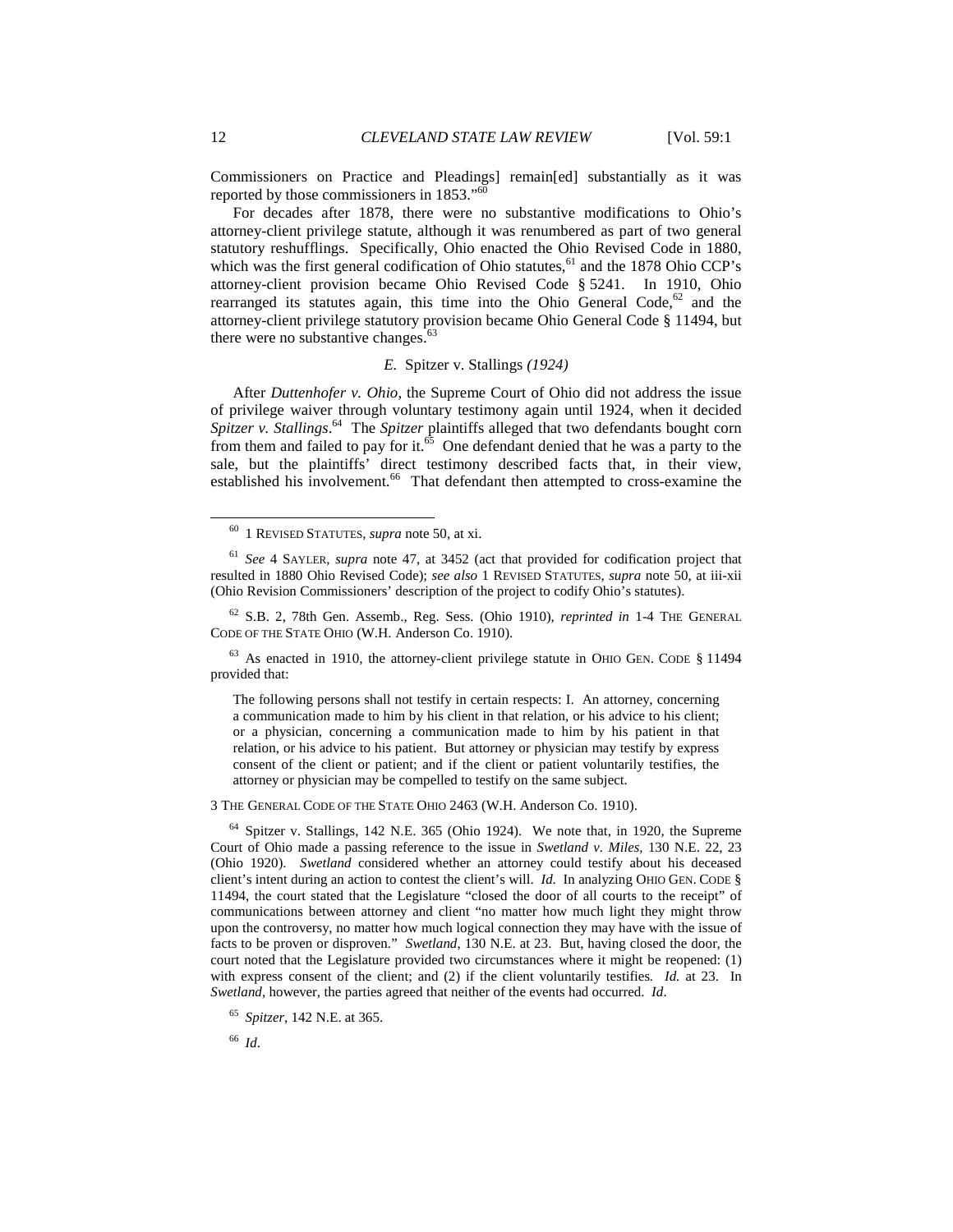plaintiffs about admissions they purportedly had made to their attorney concerning the defendant's lack of involvement in the sale, but the trial court sustained the plaintiffs' privilege objection.<sup>67</sup> The defendant also called the plaintiffs' attorney and attempted to explore those issues, but the trial court again sustained a privilege objection.<sup>68</sup> Finding that the plaintiffs' voluntary testimony waived their attorneyclient privilege claims under Ohio General Code § 11494, the intermediate appellate court reversed, and the Supreme Court of Ohio affirmed.<sup>69</sup>

The *Spitzer* court framed the issue as "whether a confidential communication made by a party to his attorney loses its privilege if such party becomes a voluntary witness at the trial and testifies generally to matters necessary to establish his cause of action, without referring in any way to the communications between him and his attorney."<sup>70</sup> The plaintiffs in *Spitzer* had argued that Ohio General Code § 11494 addressed situations in which the client testified about "the subject of the communications between client and attorney, and not to the subject of the controversy."<sup>71</sup> Rejecting this claim, the court said that the plaintiffs' argument required reading the statute "as if it read thus: 'If the client voluntarily testifies to such communication or advice, the attorney may be compelled to testify on the same subject,'" which "construction would be nothing short of judicial legislation, and would be putting into the language of the statute something which the Legislature omitted."<sup>72</sup> Spitzer acknowledged that the common law and the laws of many other states were to the contrary, but found that the issue before it "involve[d] the interpretation of a legislative act" and was "a question of the application of language entirely free from ambiguity to a given state of facts."<sup>73</sup>

Looking to § 315 of the 1853 Ohio CCP and its own interpretation of § 315 in *King v. Barrett*, the *Spitzer* court found "that there has been no change of language [of § 315] which would make" inapplicable *King*'s holding that, by testifying voluntarily, a party "thereby loses this privilege, and, under [§ 315 of the 1853 Ohio CCP], consents to the examination of his attorney touching such admissions as a pertinent to the issue."<sup>74</sup> *Spitzer* also found that a waiver on those facts was required by the rule of statutory construction that "[w]here a statute that has been construed by the courts has been reenacted in the same, or substantially the same, terms the Legislature is presumed to have been familiar with its construction, and to have adopted it as part of the law."<sup>75</sup> According to the *Spitzer* court, the Ohio General Assembly reenacted § 315 of the 1853 Ohio CCP in the 1878 Ohio CCP without significant modifications and with knowledge of *King*'s holding; thus, the General

<sup>67</sup> *Id*.

l

- <sup>68</sup> *Id*.
- <sup>69</sup> *Id*. at 368.
- <sup>70</sup> *Id.* at 366.
- <sup>71</sup> *Id.*
- <sup>72</sup> *Id.*
- <sup>73</sup> *Id*.
- <sup>74</sup> *Id*. at 367.
- *<sup>75</sup> Id.*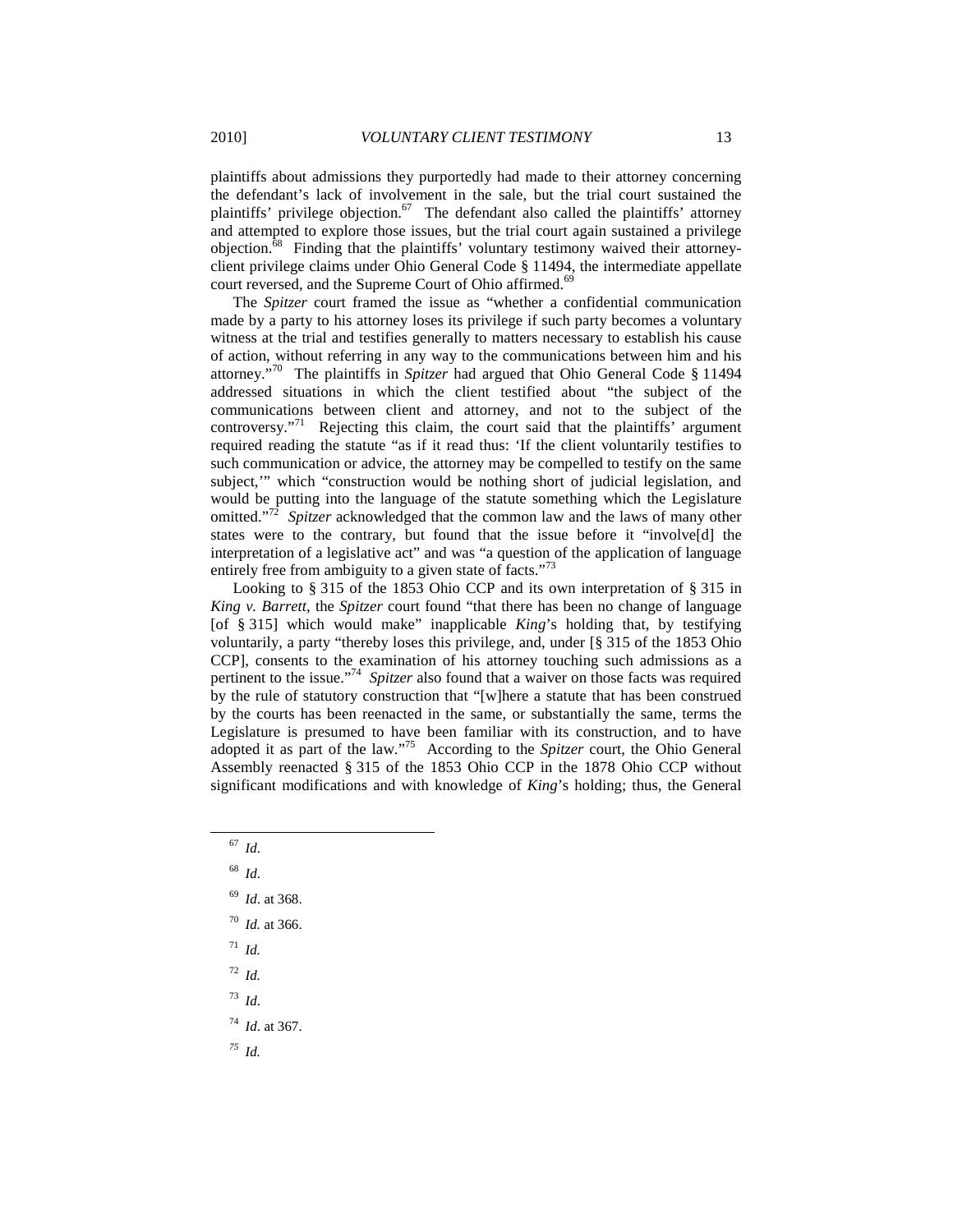Assembly implicitly endorsed and adopted *King*'s holding.<sup>76</sup> *Spitzer* also rejected the claim that *Duttenhofer v. Ohio* overruled *King v. Barrett* because *Duttenhofer*, a criminal case, did not apply  $\S 315$  of the 1853 Ohio CCP.<sup>77</sup>

*Spitzer* left at least some uncertainty in this area because the court, at the very outset, assumed "that the testimony of the attorney, if he were permitted and required to divulge the communications, would tend to contradict the testimony of the party already offered . . . ."<sup>78</sup> Similarly, *Spitzer* noted that, although "[i]t is said that, if the rule of exclusion is not applied, parties many times would not dare to testify at all. This can only be so upon the theory that the client has not told his attorney the truth."<sup>79</sup> These statements not only reflect the concern about client perjury that was at the core of § 315 of the 1853 Ohio CCP, but suggest that, for reasons not fully explained in the opinion,<sup>80</sup> the *Spitzer* court may have believed that the plaintiffs had perjured themselves in their direct testimony, which, today, might implicate the crime-fraud exception to the attorney-client privilege, as well as an attorney's ethical obligation not to present testimony that is known to be false.<sup>81</sup> Nonetheless, Spitzer (1) flatly rejected the claim that voluntary testimony waives the attorney-client privilege only when the testimony discloses the substance of privileged communications, and (2) applied the court's 1860 decision in *King v. Barrett* to an attorney-client privilege statute that bears little difference from today's version.<sup>82</sup>

# *F. Developments After* Spitzer *and Before 1960*

In 1929, the Ohio General Assembly made the civil rules of evidence applicable to criminal actions by amending the General Code so that the "rules of evidence in civil causes," where applicable, "govern in all criminal cases."<sup>83</sup> In the following decade, the Supreme Court of Ohio twice addressed claims that voluntary testimony waived the physician-patient privilege, first in *Harpman v. Devine*<sup>84</sup> and then in *Baker v. Industrial Commission of Ohio*. <sup>85</sup> Although those actions did not involve alleged waivers of the attorney-client privilege, *Harpman* and *Baker* nonetheless are instructive because waivers through voluntary testimony of both the physician-

l

<sup>80</sup> The *Spitzer* defendant apparently made a proffer of the excluded testimony and about what the attorney-client communications would show. *Id.* at 366. It is unclear, however, what, if any, factual basis the defendant had for that proffer.

<sup>81</sup> *See infra* notes 143-44 and accompanying text.

<sup>82</sup> Changes in the Ohio attorney-client privilege statute after 1924 are discussed *infra* notes 102 & 157-58 and accompanying text. As explained there, those changes are not substantive.

<sup>83</sup> Amended S.B. No. 8, 88th Gen. Assemb., Reg. Sess., 1929 Ohio Laws 123, 185. In 1930, this statute was codified as OHIO GEN. CODE § 13444-1. Since the 1953 revision of Ohio's statutes, it has been codified as OHIO REV. CODE § 2945.41.

<sup>84</sup> Harpman v. Devine, 10 N.E.2d 776 (Ohio 1937).

<sup>76</sup> *Id.*

<sup>77</sup> *Id.* 

<sup>78</sup> *Id.* at 366.

*<sup>79</sup> Id.* at 368.

<sup>85</sup> Baker v. Indus. Comm'n of Ohio, 21 N.E.2d 593 (Ohio 1939).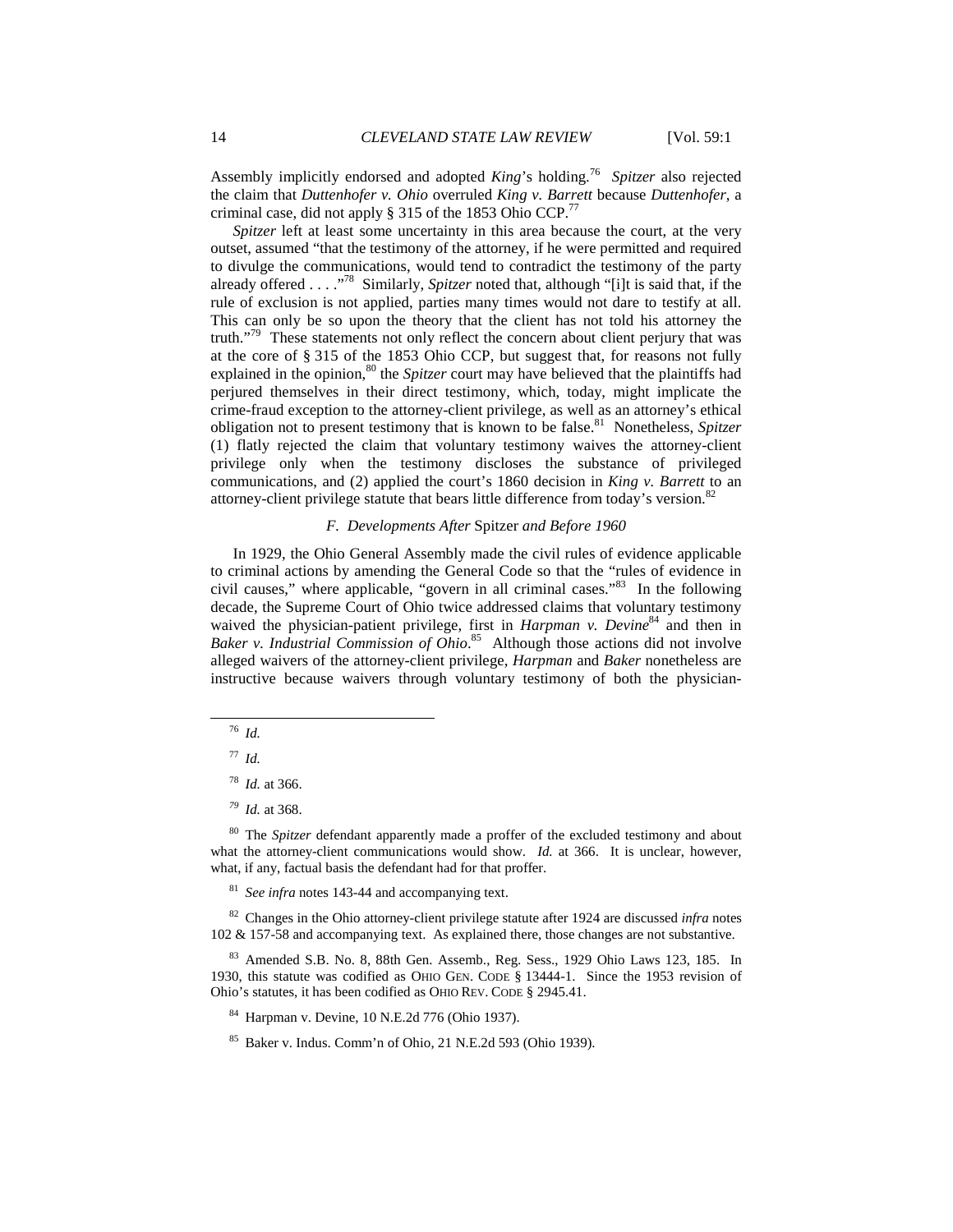patient and attorney-client privileges were addressed in Ohio General Code § 11494 (and its predecessors) in the same paragraph and with identical language.<sup>86</sup>

In *Harpman*, decided in 1937, the plaintiff alleged that the defendant negligently hung a fire hose so that, when the wind blew, it broke a window and injured the plaintiff.<sup>87</sup> The plaintiff testified on direct examination about his general health, and the trial court sustained a privilege objection to the defendant's questioning of the plaintiff's physician, which the court of appeals found to have been error.<sup>88</sup> The Supreme Court of Ohio reversed, finding that voluntary testimony does not create a waiver "unless the patient first voluntarily testifies in respect" to "what the patient has said to his physician and what the physician has said to the patient."<sup>89</sup> To support this conclusion, the court first pointed to a United States Supreme Court decision interpreting Arizona's physician-patient privilege statute.<sup>90</sup> Then, the court purported to distinguish *King v. Barrett* and *Spitzer v. Stallings* because "[t]he privilege between physician and patient may be waived but the waiver must be distinct and unequivocal" and observed that, "[w]hile statutes in other jurisdictions are not in all respects like the Ohio statute, nevertheless the principle regarding a waiver is practically the same."<sup>91</sup>

In *Baker*, decided in 1939, the plaintiff had injured his leg and voluntarily testified about his leg's condition, as well as the fact that he had been referred to a particular physician.<sup>92</sup> The trial court permitted questioning regarding the plaintiff's communications with that physician. $^{53}$  The jury returned a defense verdict, the plaintiff appealed, and the intermediate appellate court reversed.<sup>94</sup> In an opinion authored by Justice Myers, who had also authored the majority opinion in *Harpman*, the Supreme Court of Ohio affirmed.<sup>95</sup> Explaining this result, the court observed that "[n]owhere in his direct or voluntary testimony did the plaintiff testify as to any

- <sup>92</sup> *Baker*, 21 N.E.2d at 593.
- <sup>93</sup> *Id.*

- <sup>94</sup> *Id*.
- <sup>95</sup> *Id*. at 597.

<sup>86</sup> *See supra* notes 52, 54, & 63. Although the attorney-client and physician-patient privileges both were subject to Ohio General Code § 11494's provision relating to waiver through voluntary testimony, the physician-patient privilege is more easily and routinely waived than the attorney-client privilege. This is true because, in actions involving personal injuries, the plaintiff's filing of the action places his or her physical condition at issue and, thus, waives the physician-patient privilege. *See* OHIO REV. CODE ANN. § 2317.02(B)(1)(a)(iii) (West 2011). While the attorney-client privilege and physician-patient privilege were addressed in the same paragraph of Ohio's privilege statute from the time the physician-patient privilege was added in 1870, the physician-patient privilege was moved to a separate paragraph in 1975. Amended Substitute H.B. No. 682, 111th Gen. Assemb., Reg. Sess., 1975 Ohio Laws 2809, 2813 (moving physician-patient privilege to a new paragraph (B) and relettering other paragraphs).

<sup>87</sup> *Harpman*, 10 N.E.2d at 777.

<sup>88</sup> *Id*. at 777-78.

<sup>89</sup> *Id*. at 779.

<sup>90</sup> *Id*. (quoting Ariz. & N.M. Ry. Co. v. Clark, 235 U.S. 669, 676 (1915)).

<sup>91</sup> *Id*. at 780.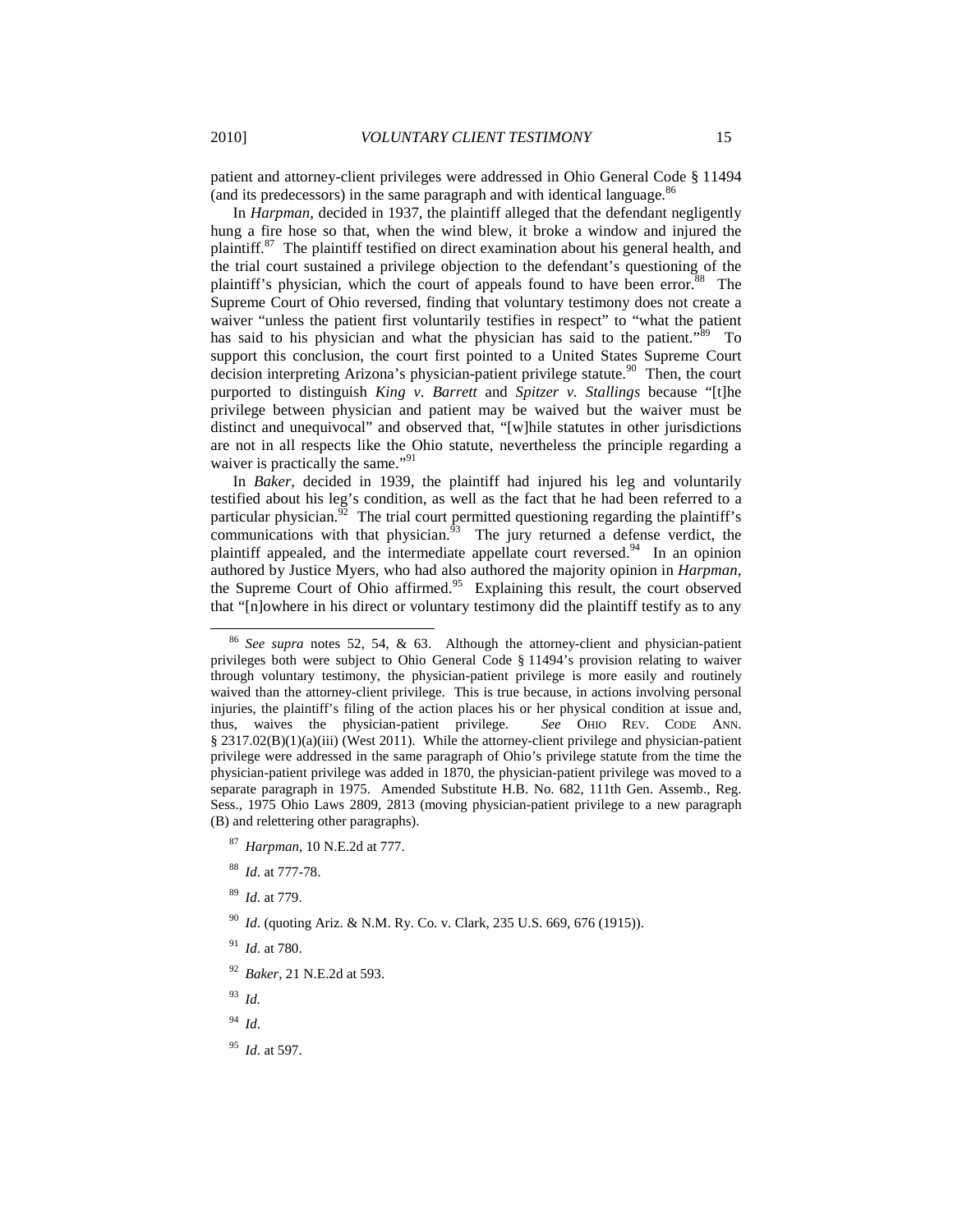oral communications between himself and [the physician]. Because he did not voluntarily testify as to any oral communications, there was no waiver in respect to such subject."<sup>96</sup>

As Justice Zimmerman pointed out in his dissents in both cases, *Harpman* and *Baker* clearly rejected a rule that merely testifying voluntarily results in a waiver as to all issues on which there is voluntary testimony and, instead, applied a rule that a waiver occurs only when voluntary testimony discloses privileged communications. $\frac{97}{10}$  As explained in Part IV below, this is a perfectly sensible rule, but it was one that *King* and *Spitzer* considered at some length and rejected as being inconsistent with the statutory language.<sup>98</sup>

In the 1940s and 1950s, some intermediate Ohio appellate courts applied the rule in *Harpman*,<sup>99</sup> while others followed *Spitzer*.<sup>100</sup> In addition, Ohio rearranged its statutes again in 1953, and Ohio General Code § 11494 became Ohio Revised Code § 2317.02. Although the physician-patient privilege has since been moved to a separate paragraph, substantially modified,<sup>101</sup> and there have been other changes to

l

<sup>99</sup> *See* Foley v. Poschke, 32 N.E.2d 858, 861 (Ohio Ct. App. 1949) ("Although the Supreme Court of Ohio, in its opinion [in *Harpman*], states that [*King* and *Spitzer*] can be distinguished, it is not easy to distinguish them . . . . We deem it our duty follow the decision in the *Harpman* case . . . as being the latest expression of the Supreme Court of Ohio on this question."), *aff'd on other grounds*, 31 N.E.2d 845 (Ohio 1941).

See In re Roberto, 151 N.E.2d 37, 41 (Ohio Ct. App. 1958) ("The rule should be . . . that when a patient testifies voluntarily for the purpose of perpetuating testimony by way of deposition as has been related herein, but does not testify as to the physician's findings upon examination and his diagnosis of her condition, . . . that the physician can be required to answer inquiries relating thereto because the patient waived the privilege attaching thereto by testifying generally to her condition and treatment."); Rospert v. Old Fort Mills, Inc., 78 N.E.2d 909, 913 (Ohio Ct. App. 1947) ("When the plaintiff offered himself as a witness as to the value of the use, then any statement he made to his attorney as to the value of the use is not protected by Section 11494, General Code.").

<sup>101</sup> *See* Amended Substitute H.B. No. 682, 111th Gen Assemb., Reg. Sess., 1975 Ohio Laws 2809, 2813 (moving physician-patient privilege to a new paragraph (B)); OHIO REV. CODE ANN. § 2317.02(B) (West 2010) (current version of physician-patient privilege).

<sup>96</sup> *Id.* at 596.

<sup>97</sup> *Harpman*, 10 N.E.2d at 781-82 (Zimmerman, J., dissenting); *Baker*, 21 N.E.2d at 597 (Zimmerman, J., dissenting).

<sup>98</sup> *Compare Harpman*, 10 N.E.2d at 779 ("Not having voluntarily testified respecting any 'communications' or 'advice' from Dr. Fusselman, there was no waiver under the statute."), *and Baker*, 21 N.E.2d at 597 ("[With] respect to any oral communications between the plaintiff and Dr. Phillips there was no waiver for the reason that the plaintiff had not voluntarily testified in respect thereto."), *with* King v. Barrett, 11 Ohio St. 261, 264 (1860) ("In the case before us, Barrett, being a party, voluntarily offered himself as a witness generally, in his own behalf. In so doing, he waived all the protection which the law would otherwise have afforded to communications made by him to his attorney, pertinent to the issue on trial."), *and* Spitzer v. Stillings, 142 N.E.2d 365, 366 (Ohio 1924) ("If the Legislature meant the word 'subject' to be confined to the subject of the communication between the client and the attorney, it could easily have so stated, and, in the absence of that limitation, it is more probable that it was intended to include the subject-matter of his testimony generally.").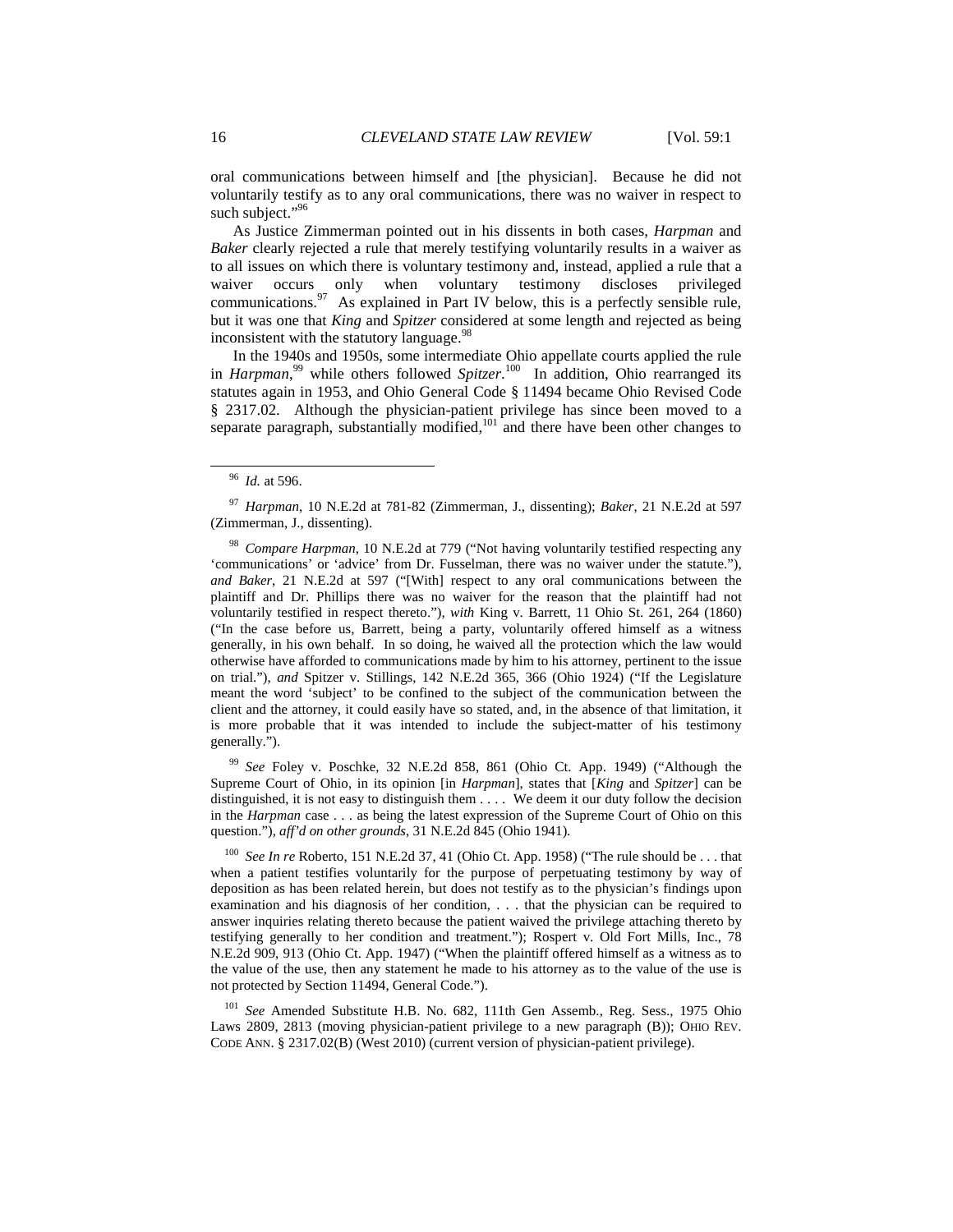the attorney-client privilege statute,<sup>102</sup> the language relating to the effect of voluntary testimony on the attorney-client privilege that is the focus of this Article has remained the same.

# III. RECENT DECISIONS ADDRESSING WAIVER THROUGH VOLUNTARY TESTIMONY

A rule that a client's voluntary testimony, even if no privileged communications are disclosed, waives the attorney-client privilege with respect to subjects addressed in the testimony is highly unusual in the United States. In the middle of the twentieth century, at least five other states had privilege statutes that were, in this respect, similar to Ohio's: North Dakota, Oklahoma, Oregon, South Dakota, and Wyoming.<sup>103</sup> Since then, all of those states except Wyoming have adopted new

The testimonial privilege established under this division does not apply concerning a communication between a client who has since died and the deceased client's attorney if the communication is relevant to a dispute between parties who claim through that deceased client, regardless of whether the claims are by testate or intestate succession or by inter vivos transaction, and the dispute addresses the competency of the deceased client when the deceased client executed a document that is the basis of the dispute or whether the deceased client was a victim of fraud, undue influence, or duress when the deceased client executed a document that is the basis of the dispute.

(2) An attorney, concerning a communication made to the attorney by a client in that relationship or the attorney's advice to a client, except that if the client is an insurance company, the attorney may be compelled to testify, subject to an in camera inspection by a court, about communications made by the client to the attorney or by the attorney to the client that are related to the attorney's aiding or furthering an ongoing or future commission of bad faith by the client, if the party seeking disclosure of the communications has made a prima facie showing of bad faith, fraud, or criminal misconduct by the client.

*Id.*

<sup>103</sup> The collection of state attorney-client privilege statutes in the 1961 edition of Wigmore's treatise *Evidence in Trials at Common Law* reflected that North Dakota, Oklahoma, Oregon, South Dakota, and Wyoming had attorney-client privilege statutes that were, in this respect, similar to Ohio's. 8 JOHN H. WIGMORE, EVIDENCE IN TRIALS AT COMMON LAW § 2292 n.2 (John T. McNaughton rev., Little, Brown & Co. 1961) (quoting N.D. REV. CODE § 31-0107 (1943) ("'If a person testifies as a witness to any subject which comes within the protection' of [the statutory attorney-client privilege], 'it is a consent to his attorney's examination on the same subject matter.'"); OKLA. STAT. ANN. tit. 12, § 385 (West 1959) ("The following persons shall be incompetent to testify:  $\dots$  4. An attorney, concerning any communications made to him by his client, in that relation, or his advice thereon, without the client's consent. . . . 6. . . . Provided, that if a person offer himself as a witness, that is to be deemed a consent to the examination; also, if an attorney . . . on the same subject."); OR. REV.

<sup>102</sup> *See infra* notes 157 & 158. OHIO REV. CODE ANN. § 2317.02 now provides that "[t]he following persons shall not testify in certain respects:"

<sup>(</sup>A)(1) An attorney, concerning a communication made to the attorney by a client in that relation or the attorney's advice to a client, except that the attorney may testify by express consent of the client or, if the client is deceased, by the express consent of the surviving spouse or the executor or administrator of the estate of the deceased client. However, if the client voluntarily testifies or is deemed by section 2151.421 of the Revised Code to have waived any testimonial privilege under this division, the attorney may be compelled to testify on the same subject.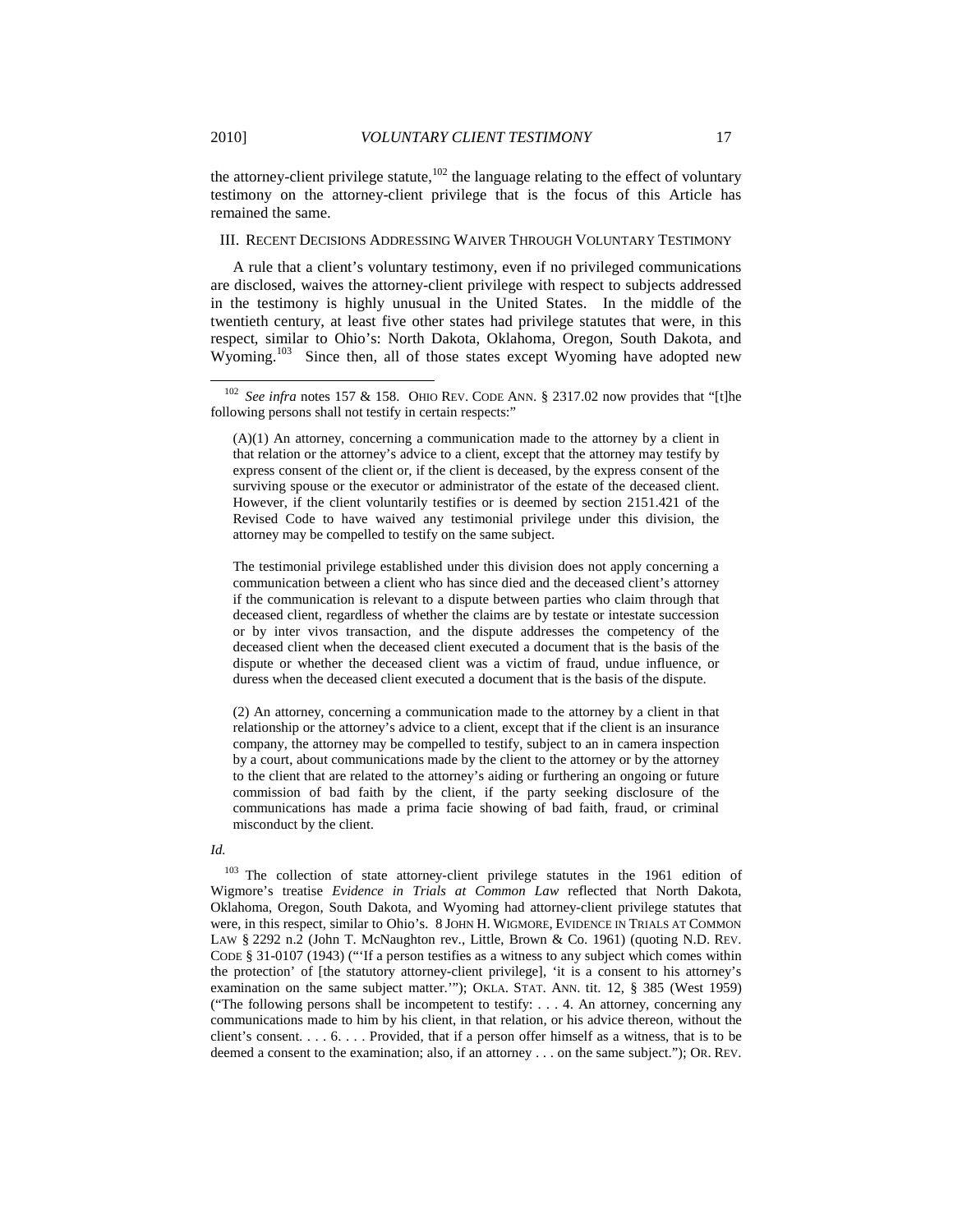statutes or rules that do not provide that a client testifying voluntarily results in a privilege waiver.<sup>104</sup>

Indeed, we suspect this rule is largely unknown, even to most attorneys practicing in Ohio courts, and that it is invoked in only a very small percentage of instances in which it potentially might be applied. Certainly, the current statutory language does not highlight the issue and could be construed to support a rule that waivers occur only when voluntary testimony discloses the substance of otherwise privileged communications. Further, when both sides are offering voluntary testimony, rational litigants could easily decide that the potential costs of advancing this argument outweigh the likely benefits based on a "mutually assured destruction" rationale. For at least these reasons, parties in proceedings in Ohio courts rarely seek to invoke this rule, and decisions where it is applied are uncommon.

Nonetheless, in recent years courts applying Ohio law have applied the waiver through voluntary testimony rule on multiple occasions. For example, in 1983, the Supreme Court of Ohio applied the rule in *Westervelt v. Rooker*. <sup>105</sup> There, the

<sup>104</sup> North Dakota, Oklahoma, Oregon, and South Dakota have adopted attorney-client privilege statutes or rules based on Rules 502 and 510 of the Uniform Rules of Evidence. N.D. R. EVID. 502, 511 (West 2011); OKLA. STAT. ANN. tit. 12, §§ 2502 & 2511 (West 2011); OR. REV. STAT. §§ 40.225 & 40.280 (2011); S.D. CODIFIED LAWS §§ 19-13-1 to -5, 19-13-26 to -27 (2011). As reflected in footnote 162 below, Rules 502 and 510 of the Uniform Rules of Evidence do not provide that voluntarily testifying waives the attorney-client privilege. Wyoming's statute, although renumbered, has not changed in this respect. WYO. STAT. ANN. § 1-12-101 (2011) ("(a) The following persons shall not testify in certain respects: (i) An attorney or a physician concerning a communication made to him by his client or patient in that relation, or his advice to his client or patient. The attorney or physician may testify by express consent of the client or patient, and if the client or patient voluntarily testifies the attorney or physician may be compelled to testify on the same subject."). We have not located decisions explaining the scope of waiver covered by the phrase "on the same subject" in the Wyoming statute.

<sup>105</sup> Westervelt v. Rooker, 447 N.E.2d 1307 (Ohio 1983).

 $\overline{a}$ 

STAT. § 44.040(2) (1957) ("If a party . . . offers himself as a witness, it is deemed a consent to the examination also of [his] . . . attorney . . . on the same subject."); S.D. CODIFIED LAWS § 36.0102 (1939) ("If a person offer himself as a witness he thereby waives any privilege he might otherwise claim, which would prevent the examination of his attorney . . . on the same subject."); WYO. STAT. ANN. § 3-2602 (1945) ("The following persons shall not testify in certain respects: 1. An attorney, concerning a communication made to him by his client in that relation, or his advice to his client; . . . but the attorney . . . may testify by express consent of the client . . . ; and if the client . . . voluntarily testify, the attorney . . . may be compelled to testify, on the same subject.")). Most courts interpreting these statutes have found broad privilege waivers based on voluntary client testimony. *E.g.*, Sitton v. Peyree, 241 P. 62, 65 (Or. 1925) (under Oregon's attorney-client privilege statute, the client "removed the seal of secrecy by taking the witness stand in his own behalf"); Gerlinger v. Frank, 145 P. 1069, 1070 (Or. 1915) (affirming trial court's decision to allow an attorney to testify because the client had already testified on the same subject); *In re* Young's Estate, 116 P. 95, 97 (Or. 1911) (the client "having voluntarily gone upon the stand as a witness upon the general subject, waived the right" to object to the examination of the client's attorney on that same subject). Others, however, read the statutes more narrowly to require that the client's testimony disclose the otherwise privileged communications. *E.g.*, Hudson v. Blanchard, 294 P.2d 554 (Okla. 1956) (patient waived physician-patient privilege only when voluntary testimony referenced the communications with the physician), *overruled by* Robinson v. Lane, 480 P.2d 620, 622 (Okla. 1971).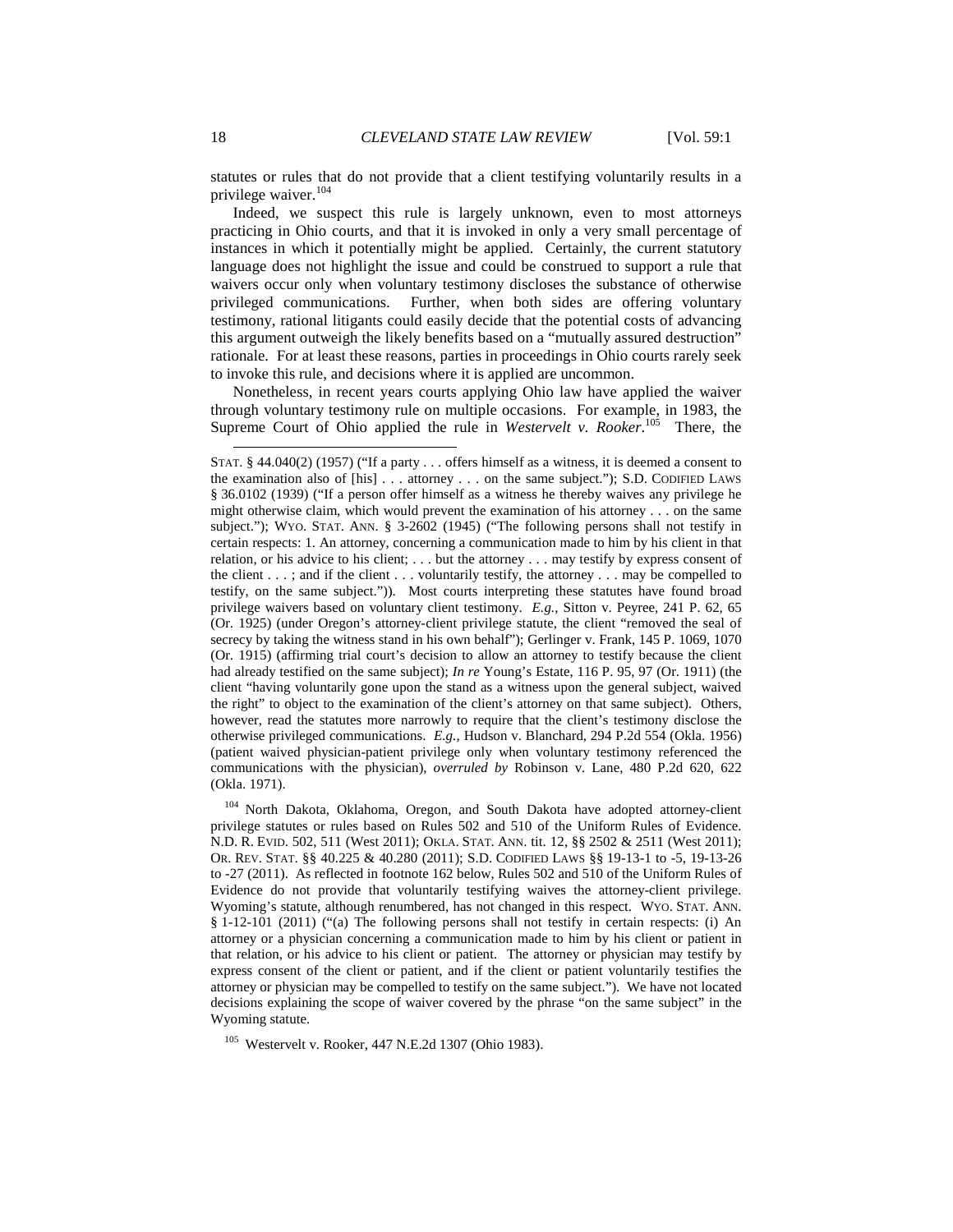plaintiff testified at trial regarding his version of the accident that was at issue.<sup>106</sup> Over an objection, defense counsel on cross-examination was permitted to ask about the plaintiff's discussions with his counsel that had occurred during a recess.<sup>107</sup> Following a defense verdict, the plaintiff appealed, and the court of appeals reversed based in part on its conclusion that the trial court erred in permitting inquiry into the attorney-client communications that occurred during the recess.<sup>108</sup> The Supreme Court of Ohio reversed the intermediate appellate court.<sup>109</sup> Citing *Spitzer* and *King*,

[P]revious pronouncements of this court have held that where a party testifies in any trial, such party may be cross-examined by the opposing party concerning communication with his attorney on any subject pertinent to his claim or defense, even though the fact of communications that have passed between them has not been referred to by such party in direct examination. Therefore, we conclude that the trial court properly permitted the cross-examination.<sup>110</sup>

In 2002, an intermediate Ohio appellate court applied the waiver through voluntary testimony rule in *Amer Cunningham Co., L.P.A. v. Cardiothoracic & Vascular Surgery of Akron*. 111 *Amer Cunningham* involved a dispute between a law firm and its former client over unpaid legal fees.<sup>112</sup> During discovery, the plaintiff law firm subpoenaed Frank Lettieri, an attorney formerly employed at the firm who had performed legal services for the defendant.<sup>113</sup> Lettieri moved to quash the subpoena based on the attorney-client privilege and the work product protection.<sup>114</sup>

<sup>108</sup> *Id*.

-

<sup>109</sup> *Id*.

<sup>110</sup> *Id.* (citations omitted). The fact that the attorney-client communications at issue in *Westervelt* occurred during a recess while the plaintiff was testifying could, depending on the facts, have provided a different basis for overcoming the privilege. Many courts bar communications between the witness and others, including the witness's attorney, during recesses under the so-called "rule on witnesses." *See* Perry v. Leeke, 488 U.S. 272 (1989) (judge's bar on communications between criminal defendant and his counsel during 15-minute recess did not violate defendant's Sixth Amendment right to counsel); Hall v. Clifton Precision, 150 F.R.D. 525 (E.D. Pa. 1993) (in civil action, barring communications with counsel during breaks in deposition); *but see* Geders v. United States, 425 U.S. 80 (1976) (bar on communications between defendant and his counsel during overnight recess that occurred during his testimony denied defendant his Sixth Amendment right to counsel). Although there is no indication in the Supreme Court of Ohio's opinion that such an instruction was given by the *Westervelt* trial court, if one was given, then violating the trial court's order would have been an independent basis for ordering disclosure.

 $111$  Amer Cunningham Co., L.P.A. v. Cardiothoracic & Vascular Surgery of Akron, No. 20899, 2002 Ohio App. LEXIS 4182, at \*3 (Ohio Ct. App. Aug. 7, 2002).

<sup>114</sup> *Id*.

the court disposed of this issue in two sentences:

<sup>106</sup> *Id*. at 1307.

<sup>107</sup> *Id.* at 1310.

<sup>112</sup> *Id*. at \*1.

<sup>113</sup> *Id*. at \*2.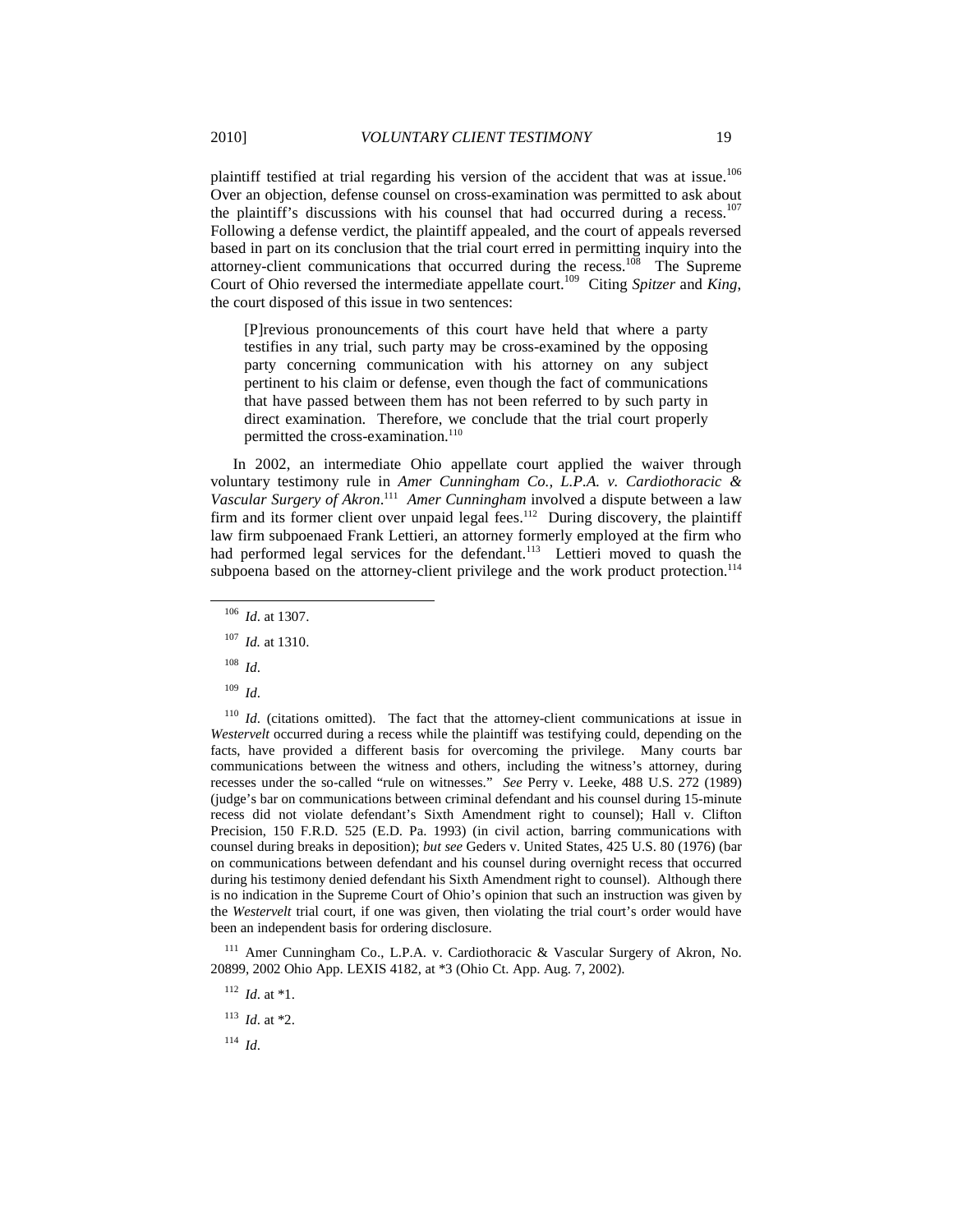The law firm then moved to compel, and the trial court granted the motion, finding that the deposition testimony of defendant's president had waived the privilege.<sup>115</sup>

On appeal, Lettieri argued that the testimony of defendant's president did not waive the privilege because it occurred during cross-examination in a deposition and, thus, was not "voluntary" under Ohio Revised Code § 2317.02(A).<sup>116</sup> Rejecting a bright line rule that testimony given on cross-examination is not voluntary, the appellate court held that whether testimony elicited on cross-examination is "voluntary" for these purposes requires "a court . . . [to] consider the facts of the case before it, specifically the questions and answers from the deposition, and then decide if the testimony concerning the relevant information was voluntary."<sup>117</sup> Based on the incomplete record before it, the appellate court affirmed the trial court's waiver ruling, finding that the defendant had failed to establish that the testimony was not "voluntary."<sup>118</sup> Thus, under the *Amer Cunningham* rationale, merely submitting to cross-examination in a deposition could result in a waiver through voluntary testimony under Ohio Revised Code § 2317.02(A).<sup>119</sup>

In 2008, another intermediate Ohio appellate court applied the waiver through voluntary testimony rule in *Air-Ride, Inc. v. DHL Express (USA), Inc.*, a breach of contract action.<sup>120</sup> There, the defendant produced a two-page e-mail between one of its in-house counsel and an employee.<sup>121</sup> The plaintiff's counsel discovered the email and notified the defendant's counsel, who moved for its return as having been inadvertently produced, when the plaintiff's counsel refused to return it. $^{122}$  The trial court denied the defendant's motion based on its conclusion that, by attaching an affidavit that addressed the same subjects to a motion for summary judgment, the

<sup>116</sup> *Id*.

-

<sup>117</sup> *Id*.

<sup>118</sup> *Id*. at \*9-10.

<sup>119</sup> Other Ohio courts have held that testimony given on cross-examination is not voluntary testimony and does not constitute a waiver of the privilege under OHIO REV. CODE ANN. § 2317.02 (West 2011). *E.g*., Carver v. Deerfield Twp., 742 N.E.2d 1182, 1190 (Ohio Ct. App. 2000) (holding that testimony provided during a deposition upon cross-examination is not voluntary testimony and does not result in waiver of the attorney-client privilege under OHIO REV. CODE § 2317.02); Woyczynski v. Wolf, 464 N.E.2d 612, 616 (Ohio Ct. App. 1983) ("waiver of the privilege will not be presumed from the fact that the client was called to testify as on cross-examination, because this is not considered to be 'voluntary testimony' within the meaning of the statute"); *but see* Rubel v. Lowe's Home Centers, Inc., 580 F. Supp. 2d 626, 628-29 (N.D. Ohio 2008) (when party elected to introduce issue during his deposition on cross-examination and testimony was not forced from him, the party waived the attorneyclient privilege under OHIO REV. CODE § 2317.02).

<sup>120</sup> Air-Ride, Inc. v. DHL Express (USA), Inc., No. 2008-01-001, 2008-Ohio-5669, ¶ 2 (Ohio Ct. App. Nov. 3. 2008).

<sup>121</sup> *Id*.

 $122$  *Id.* 14.

<sup>&</sup>lt;sup>115</sup> *Id*. The appellate court's description of Dr. Kamienski's deposition is brief, but apparently he answered questions about discussions he had had with Lettieri. *Id*. at \*8. According to the appellate court, Dr. Kamienski answered all of the posed questions without the imposition of any objections on privilege grounds, discussed the requested topics, and clarified his answers when necessary. *Id*. at \*9.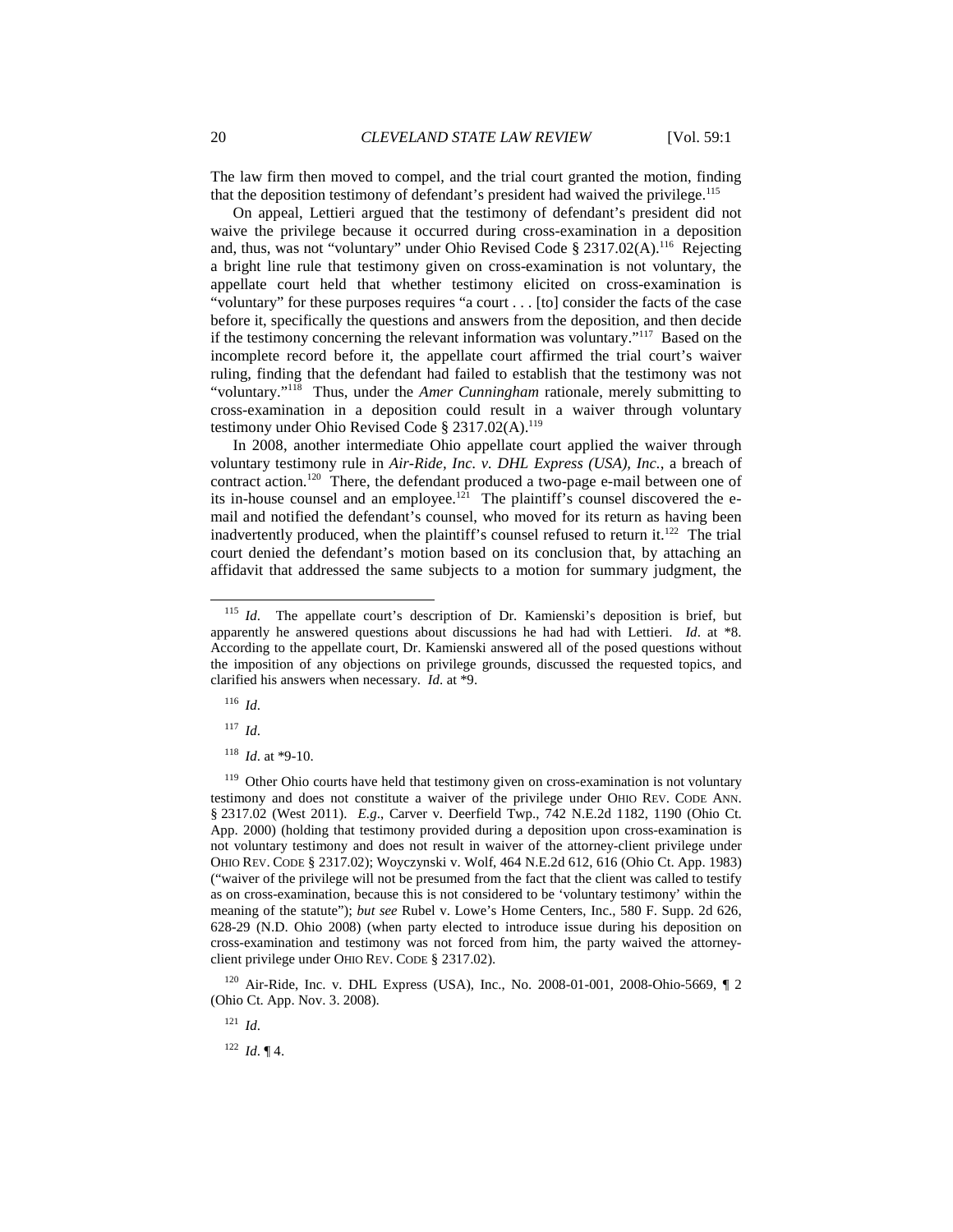defendant had waived the attorney-client privilege under Ohio Revised Code  $§ 2317.02(A).^{123}$ 

Affirming, the appellate court noted that, before the e-mail was produced, the defendant had submitted an affidavit in support of a summary judgment motion that addressed the same subject matters that were the focus of the two-page e-mail at issue.<sup>124</sup> Looking to definitions of "testimony" articulated in *Crawford* v. Looking to definitions of "testimony" articulated in *Crawford v.* Washington,<sup>125</sup> which addressed the Sixth Amendment's Confrontation Clause,<sup>126</sup> the *Air-Ride* court concluded that the defendant's summary judgment affidavit was "testimony" for purposes of Ohio Revised Code  $\S 2317.02(A)$ <sup>127</sup> Thus, the court concluded that, "[w]hen the affidavit was filed, [the defendant] waived any claimed privilege over attorney-client communications on that particular subject."<sup>128</sup>

As the decisions in *Westervelt*, *Amer Cunningham*, and *Air-Ride* reflect, there is a meaningful risk that a court could find that, under Ohio Revised Code § 2317.02(A), a client's voluntary testimony waives the attorney-client privilege with respect to otherwise privileged communications relating to the subject matters on which the client testifies. And, as discussed above, there is some support for this result in Ohio Revised Code § 2317.02(A)'s language, the legislative history (such as it is), and the Supreme Court of Ohio's decisions in *King* and *Spitzer*.<sup>129</sup> Furthermore, the *Amer* 

-

<sup>126</sup> In *Crawford*, the trial court had, over the defendant's objection that it violated the Sixth Amendment's Confrontation Clause, permitted the prosecution to play a police tape recording of the defendant's wife because there were sufficient indicia of reliability to pass muster under the hearsay rules. *Id*. at 40. The Court found that, "even if the Sixth Amendment is not solely concerned with testimonial hearsay, that is its primary object, and interrogations by law enforcement officers falls squarely within that class." *Id*. at 53 (footnote omitted). It then reversed the defendant's conviction because "[w]here testimonial evidence is at issue, . . . the Sixth Amendment demands what the common law required: unavailability and a prior opportunity for cross-examination." *Id.* at 68.

<sup>127</sup> *Air-Ride, Inc.*, 2008-Ohio-5669, ¶¶ 9, 11.

<sup>128</sup> *Id.* ¶ 11; *see also* Rubel v. Lowe's Home Centers, Inc., 580 F. Supp. 2d 626, 628 (N.D. Ohio 2008) (party's affidavit testimony waived the attorney-client privilege "as to any subject to which he testified and pertinent to his claim"); Gialousis v. Eye Care Assoc., Inc., No. 05 MA 163, 2007-Ohio-120, ¶¶ 20, 24 (Ohio Ct. App. Mar. 12, 2007) (voluntary testimony through an affidavit waived the attorney-client privilege with regard to the subject matter of the testimony).

 $129$  There are, of course, substantial counterarguments. For example, one could advocate a different rule based on: (1) the Supreme Court's rulings in *Harpman* and *Baker*; (2) the claim that the 1878 Ohio CCP's wording was substantively different from § 315 of the 1853 Ohio CCP and, thus, they can be read differently; (3) the claim that *Spitzer* appeared to assume that the clients had perjured themselves, which today could have allowed the same result by, perhaps, the crime-fraud exception; and (4) the policy arguments outlined in the next section. Further, while the Supreme Court of Ohio found that the Ohio attorney-client privilege statute departed from and was contrary to the common law in this context in *King* and *Spitzer*, the court has imported common law concepts into Ohio's law of privilege in other contexts. *See,* 

<sup>&</sup>lt;sup>123</sup> *Id.* The trial court also found that, on those facts, the inadvertent production resulted in a waiver under a five-factor balancing analysis. *Id.* The intermediate appellate court affirmed that determination. *Id.* ¶ 29.

<sup>124</sup> *Id*. ¶ 11.

<sup>125</sup> Crawford v. Washington, 541 U.S. 36 (2004).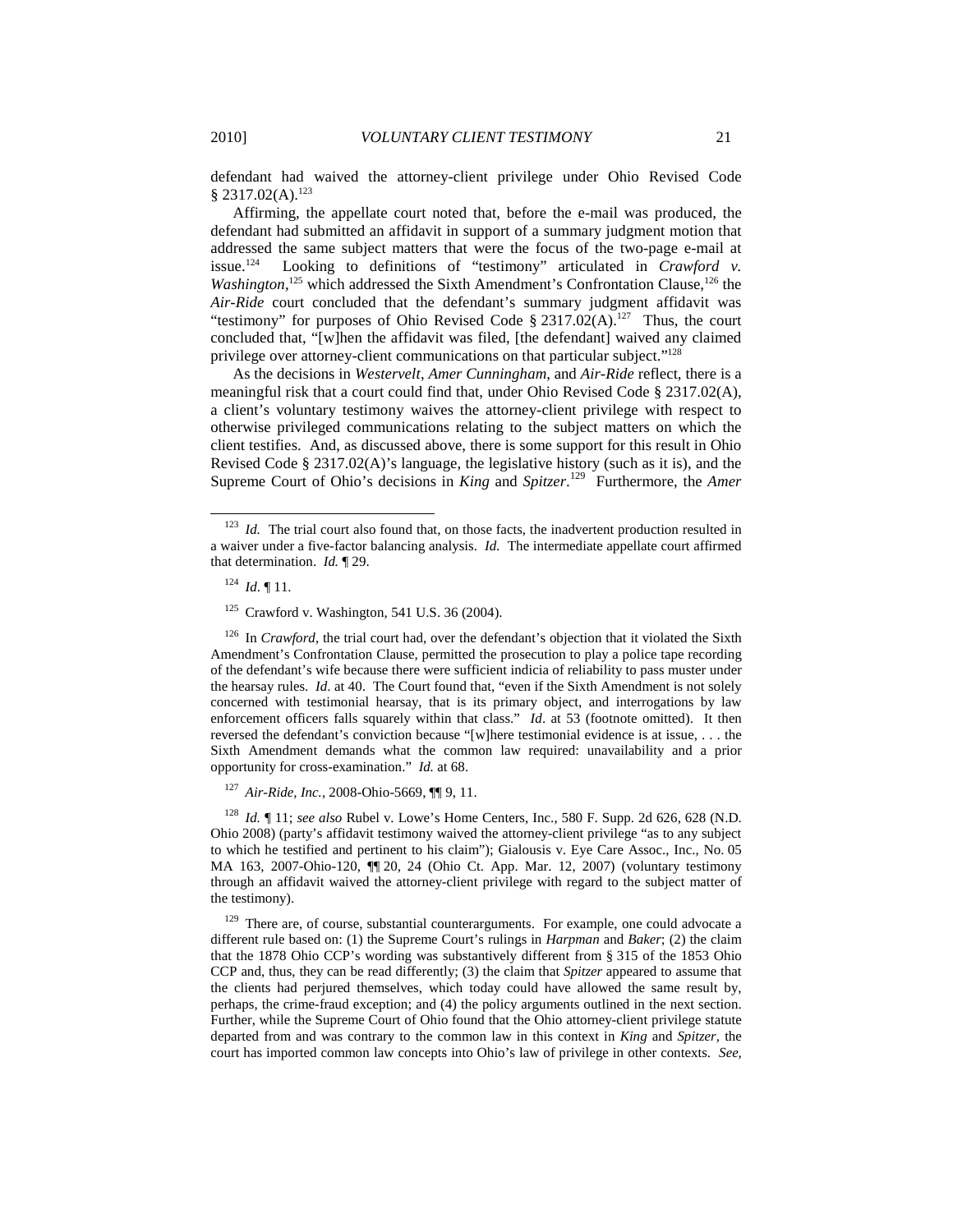*Cunningham* and *Air-Ride* courts took expansive approaches to defining when the "client voluntarily testifies" for purposes of Ohio Revised Code § 2317.02(A), which creates additional risk and uncertainty.

IV. AN ASSESSMENT OF THE WAIVER THROUGH VOLUNTARY TESTIMONY RULE

Assuming the rule in Ohio is that when a client voluntarily testifies he or she waives the attorney-client privilege with respect to otherwise privileged communications that relate to the same subject matters, can such a rule be reconciled with, and does it further, the policies that underlie the attorney-client privilege? As detailed below, in our view, it does not for multiple reasons.

First, the basic purpose of the attorney-client privilege is "to encourage 'full and frank communication between attorneys and their clients and thereby promote broader public interests in the observance of law and the administration of justice."<sup>130</sup> It "is founded on the premise that confidences shared in the attorney-<br>client relationship are to remain confidential."<sup>131</sup> "[B]y protecting client client relationship are to remain confidential." $131$ communications designed to obtain legal advice or assistance, the client will be more candid and will disclose all relevant information to his attorney, even potentially damaging and embarrassing facts."<sup>132</sup> As Chief Justice Burger observed in *Upjohn Co. v. United States*: 133

[I]f the purpose of the attorney-client privilege is to be served, the attorney and client must be able to predict with some degree of certainty whether particular discussions will be protected. An uncertain privilege, or one which purports to be certain but results in widely varying applications by the courts, is little better than no privilege at all.<sup>134</sup>

The waiver through voluntary testimony rule seriously undermines these policies. At the time of the attorney-client communication, it is nearly impossible for either the attorney or the client to reliably assess whether the client will need to testify voluntarily on the same subjects at some point in the future. This is particularly true given that "voluntary testimony" may extend to simply responding to crossexamination in a deposition, as it did in *Amer Cunningham*. 135

The decision of the United States Supreme Court in *Swidler & Berlin*<sup>136</sup> is instructive. There, Vincent Foster, who worked in the Clinton White House, had met with his personal attorney shortly before Foster committed suicide, and the

<sup>131</sup> *Id.* (quoting Moskovitz v. Mt. Sinai Med. Ctr., 635 N.E.2d 331, 349 (Ohio 1994)).

 $\overline{a}$ 

*e.g.*, Squire, Sanders & Dempsey, L.L.P. v. Givaudan Flavors Corp., 937 N.E.2d 533, 538-44 (Ohio 2010) (describing multiple common law exceptions to Ohio's attorney-client privilege).

<sup>130</sup> Ohio *ex rel.* Toledo Blade Co. v. Toledo-Lucas Cnty. Port Auth., 905 N.E.2d 1221, 1226 (Ohio 2009) (quoting Swidler & Berlin v. United States, 524 U.S. 399, 403 (1998)).

<sup>132</sup> *Squire, Sanders & Dempsey*, 937 N.E.2d at 537 (quoting State *ex rel.* Leslie v. Ohio Hous. Fin. Agency, 824 N.E.2d 990, 994 (Ohio 2005)).

<sup>133</sup> Upjohn Co. v. United States, 449 U.S. 383 (1981).

<sup>134</sup> *Id.* at 393.

<sup>135</sup> *See supra* notes 111-19 and accompanying text.

<sup>136</sup> *Swidler*, 524 U.S. 399.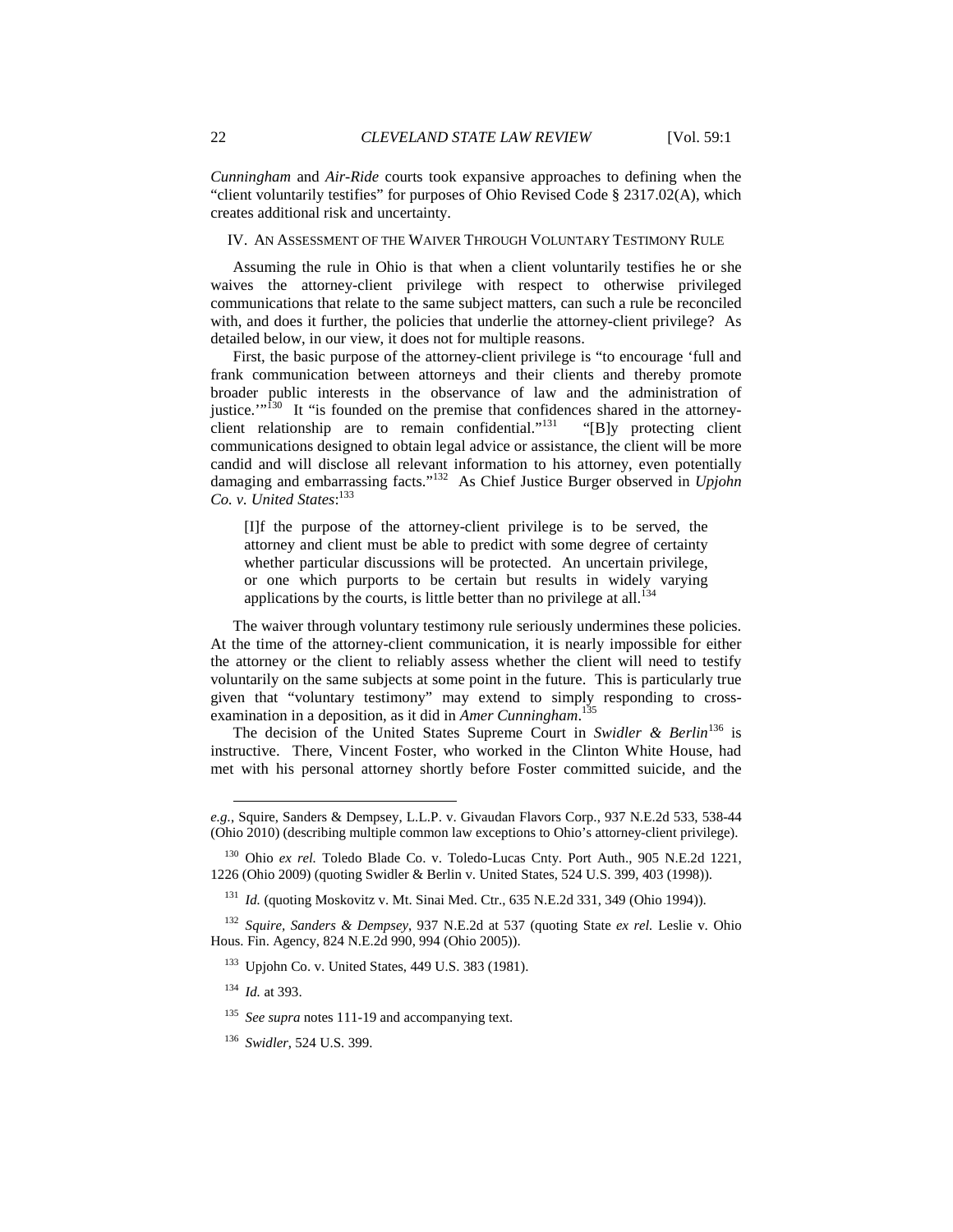Independent Counsel sought Foster's attorney's notes.<sup>137</sup> The Independent Counsel contended that the privilege should give way when communications are sought posthumously in a criminal investigation and that such a rule would have "minimal impact."<sup>138</sup> The Court disagreed, observing that:

[A] client may not know at the time he discloses information to his attorney whether it will later be relevant to a civil or a criminal matter, let alone whether it will be of substantial importance. Balancing *ex post* the importance of the information against client interests, even limited to criminal cases, introduces substantial uncertainty into the privilege's application. For just that reason, we have rejected use of a balancing test in defining the contours of the privilege. $139$ 

Separately, the Independent Counsel argued that, given the number of exceptions to the privilege, "the impact of one more exception" would be "marginal."<sup>140</sup> Again, the Court did not agree:

The established exceptions [to the privilege] are consistent with the purposes of the privilege, while a posthumous exception in criminal cases appears at odds with the goals of encouraging full and frank communication and of protecting the client's interests. A "no harm in one more exception" rationale could contribute to the general erosion of the privilege.<sup>141</sup>

A rule that voluntary testimony waives the privilege, like the exception the Independent Counsel proposed in *Swidler & Berlin*, is not "consistent with the purposes of the privilege" and "appears at odds with the goals of encouraging full and frank communication and of protecting the client's interests."<sup>142</sup>

Second, the policy that the waiver through voluntary testimony rule was designed to further―reducing the risk that witnesses will commit perjury―can be (and is) served in several other ways. To the extent that a client commits perjury, the crimefraud exception to the attorney-client privilege, if properly invoked and established, may strip away the privilege from communications that were made in contemplation and furtherance of the perjury.<sup>143</sup> Ethics rules bar attorneys from "offer[ing] evidence that the lawyer *knows* to be false" and, if the lawyer "has offered material evidence and the lawyer comes to *know* of its falsity, the lawyer shall take *reasonable* measures to remedy the situation, including, if necessary, disclosure to

<sup>140</sup> *Id.*

-

<sup>141</sup> *Id.* at 409-10 (citations omitted).

<sup>142</sup> *Id.*

<sup>137</sup> *Id.* at 401-02.

<sup>138</sup> *Id.* at 408.

<sup>139</sup> *Id.* at 409.

<sup>143</sup> *See generally* Squire, Sanders & Dempsey, L.L.P. v. Givaudan Flavors Corp*.*, 937 N.E.2d 533, 538-39 (Ohio 2010); Boone v. Vanliner Ins. Co., 744 N.E.2d 154 (Ohio 2001) (superseded by statute); Moskovitz v. Mt. Sinai Med. Ctr*.*, 635 N.E.2d 331 (Ohio 1994); *see also* United States v. Zolin, 491 U.S. 554 (1989).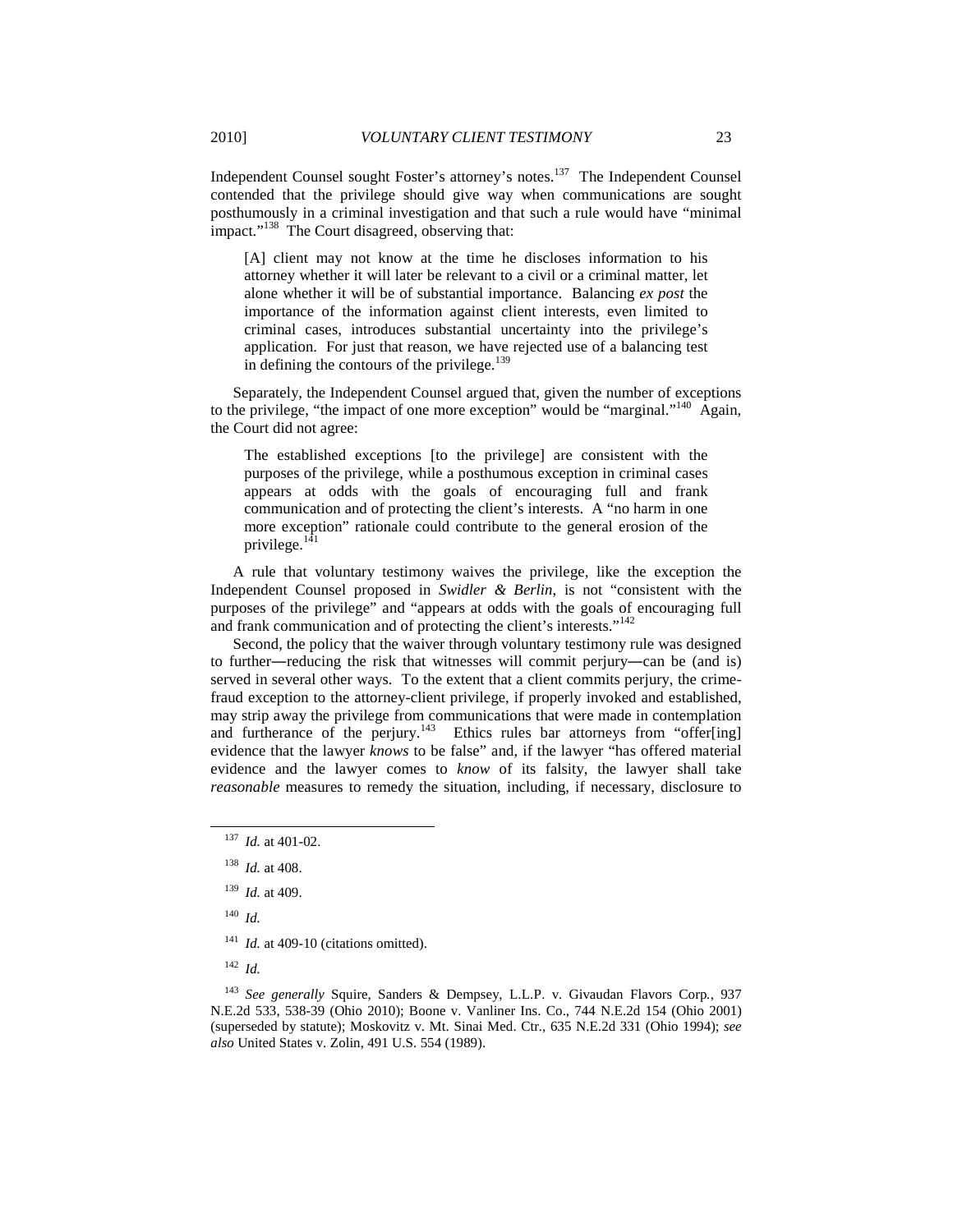the tribunal."<sup>144</sup> Furthermore, the safeguards for discerning the truth that were advanced in support of abolishing the witness rule in the first half of the nineteenth century―the ability to subject testimony to cross-examination and the fact finder's awareness of a witness's interests—continue to apply.<sup>145</sup>

Third, for criminal defendants the waiver through voluntary testimony rule creates substantial tension between the right to testify on the one hand, and the right to counsel on the other. *Duttenhofer* found that the waiver through voluntary testimony rule did not apply in a criminal action, but reached that conclusion because § 315 of the 1853 Ohio CCP applied only in civil proceedings.<sup>146</sup> Since the enactment of the predecessor to Ohio Revised Code § 2945.11 in 1929, that no longer is true. Thus, in *Ohio v. Crissman*,<sup>147</sup> the Ohio appellate court proceeded cautiously, noting that "if the defendant in a criminal case voluntarily testifies, his attorney may be compelled to testify on the same subject *unless barred by constitutional rights of the defendant*."<sup>148</sup> *Crissman then noted that, "as a matter of* good practice, the use of defense counsel as a witness for the state should be avoided where at all possible in criminal cases" and, when "circumstances justify . . . use of defense counsel as a witness for the state," it should be "for limited purposes."<sup>149</sup> Even assuming the prosecutors follow this "good practice," it may be difficult to determine whether a defendant chose to forego taking the witness stand based on a concern that if he or she did, the prosecution would have the unfettered right to cross-examine defense counsel on the same subjects.

## V. POSSIBLE CHANGES TO OHIO'S PRIVILEGE STATUTE

Ohio's privilege statute, Ohio Revised Code § 2317.02, is something of a hodgepodge. The statute has been amended nearly thirty times in the past thirty-five years.<sup>150</sup> For over a hundred years until the mid-1970s, it had addressed only four privileges: those for communications between (1) attorneys and clients; (2) doctors and patients; (3) clergymen and penitents; and (4) husbands and wives.<sup>151</sup> Since the mid-1970s, the statute has been amended to recognize new privileges for communications with (1) podiatrists and osteopaths;<sup>152</sup> (2) school guidance

<sup>149</sup> *Id.*

l

<sup>150</sup> *See* OHIO REV. CODE ANN. § 2317.02 (West 2010) (explaining legislative history).

<sup>151</sup> 3 SAYLER, *supra* note 47, at 2375, 2378-79. The 1853 Ohio CCP addressed communications between husbands and wives (§ 314(3)), attorneys and clients (§ 314(4)), and clergymen or priests and penitents (§ 314(5)). *Id.* In 1870, the paragraph in § 314 addressing attorneys and clients was expanded to also include communications between physicians and patients. *Id.*

<sup>152</sup> Amended H.B. 1426, 111th Gen. Assemb., Reg. Sess., 1976 Ohio Laws 3840, 3843 (amending OHIO REV. CODE § 2317.02(B) to expressly include podiatrists and osteopaths).

<sup>&</sup>lt;sup>144</sup> OHIO R. PROF. CONDUCT  $3.3(a)(3)$  (2011) (italics in original).

<sup>145</sup> *See supra* notes 11-13 and accompanying text.

<sup>146</sup> Duttenhofer v. State, 34 Ohio St. 91, 95 (1877).

<sup>147</sup> State v. Crissman, 287 N.E.2d 642 (Ohio Ct. App. 1971).

<sup>&</sup>lt;sup>148</sup> *Id.* at 649 (emphasis added).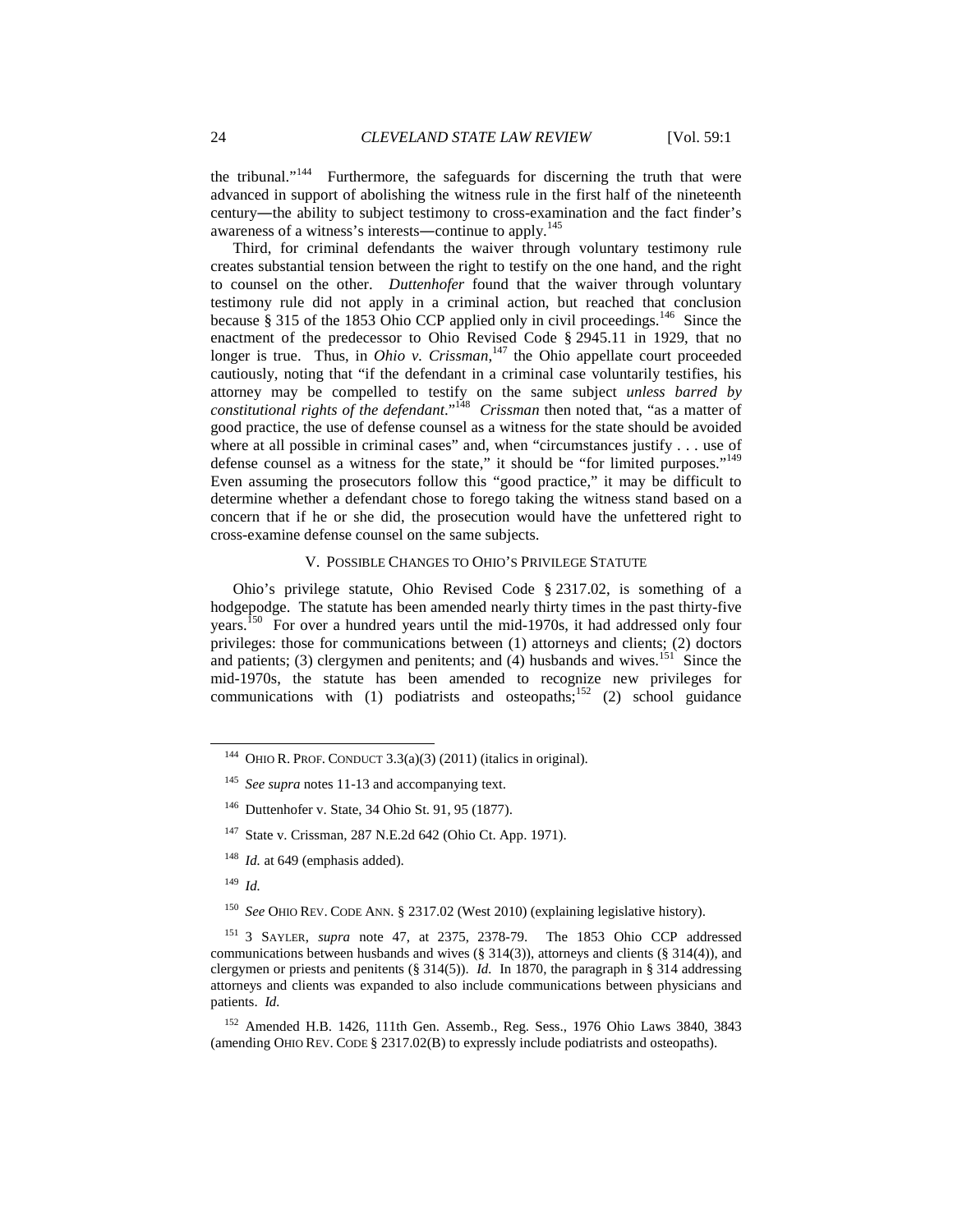counselors;<sup>153</sup> (3) chiropractors;<sup>154</sup> (4) critical stress management teams;<sup>155</sup> and (5) employee assistance professionals.<sup>156</sup> Further, three amendments have modified the conditions under which the attorney-client privilege is waived or inapplicable, $157$  and another addressed the application of the attorney-client privilege in the context of insurance bad faith claims.<sup>158</sup>

Notwithstanding the General Assembly's "tweaking" in recent decades, Ohio's attorney-client privilege statute is a partial, antiquated codification that coexists with, but does not replace, the common law attorney-client privilege.<sup>159</sup> Ohio's privilege

<sup>155</sup> Substitute S.B. 19, 126th Gen. Assemb., Gen. Sess., 2005 Ohio Laws 639, 646 (adding, among other things, new paragraph (K) to OHIO REV. CODE § 2317.02 relating to communications with critical stress management team members).

<sup>156</sup> *Id.* (adding, among other things, new paragraph (L) to OHIO REV. CODE § 2317.02 relating to communications with employee assistance professionals).

<sup>157</sup> Amended H.B. 576, 100th Gen. Assemb., Reg. Sess., 1953 Ohio Laws 313 (amending OHIO REV. CODE § 2317.02(A) to allow surviving spouse or executor to waive privilege for deceased clients); Amended Substitute H.B. 529, 116th Gen. Assemb., Reg. Sess., 1988 Ohio Laws 4865, 4871 (making the waiver provisions of what now is OHIO REV. CODE § 2151.421, which relates to reporting child neglect and abuse, applicable to waive the attorney-client privilege under OHIO REV. CODE § 2317.02(A)); Substitute H.B. 144, 126th Gen. Assemb., Reg. Sess., 2006 Ohio Laws 5941, 5942 (adding new paragraph to OHIO REV. CODE § 2317.02(A) making the attorney-client privilege inapplicable to deceased client's communications that are "relevant to a dispute between parties who claim through that deceased client").

<sup>158</sup> Amended Substitute S.B. No. 117, 126th Gen. Assemb., Reg. Sess., 2006 Ohio Laws 2274, 2281 (adding new subparagraph (2) to OHIO REV. CODE § 2317.02(A) relating to insurance bad faith claims and making former paragraph  $(A)$  new subparagraph  $(A)(1)$ ).

 $159$  Very generally, communications that fall within the express language of the attorneyclient privilege statute, OHIO REV. CODE § 2317.02, are governed by the statute, but, if the statute does not apply, the common law applies. Squire, Sanders & Dempsey, L.L.P. v. Givaudan Flavors Corp., 937 N.E.2d 533, 538 (Ohio 2010) (citing State *ex rel.* Leslie v. Ohio House Fin. Agency, 824 N.E.2d 990, 994 (Ohio 2005)). Thus, if the statutory privilege applies, it typically governs the scope of the privilege. *See* State *ex rel.* Toledo Blade Co. v. Toledo-Lucas Cnty. Port Auth*.*, 905 N.E.2d 1221, 1227 (Ohio 2009). And, in situations not addressed by OHIO REV. CODE § 2317.02, the common law generally defines the nature and scope of the privilege. *Id*.; *see also* State v. McDermott, 651 N.E.2d 985, 987-88 (Ohio 1995) (discussing distinctions between scope of statutory and common law attorney-client privilege); Grace v. Mastruserio, 912 N.E.2d 608, 612-15 (Ohio App. Ct. 2007) (same). Further, Ohio courts have incorporated common-law concepts into their interpretations of the statutory attorney-client privilege. *E.g.*, *Squire, Sanders & Dempsey, L.L.P.*, 937 N.E.2d at

l

<sup>153</sup> Amended Substitute H.B. 205, 115th Gen. Assemb., Reg. Sess., 1984 Ohio Laws 2246, 2247-48 (adding new paragraph (G) to OHIO REV. CODE § 2317.02 relating to communications with school guidance counselors). *See also* Amended Substitute H.B. 374, 124th Gen. Assemb., Reg. Sess., 2002 Ohio Laws 10042, 10057 (expanding types of counselors subject to OHIO REV. CODE § 2317.02(G)).

<sup>154</sup> Substitute H.B. 506, 123d Gen. Assemb., Reg. Sess., 2000 Ohio Laws 5453, 5469-70 (adding, among other things, new paragraph (J) to OHIO REV. CODE § 2317.02 recognizing privilege for communications with chiropractors). *See also* Amended Substitute S.B. 281, 124th Gen. Assemb., Reg. Sess., 2002 Ohio Laws 3791, 3815-17 (making minor modifications to OHIO REV. CODE § 2317.02(J)).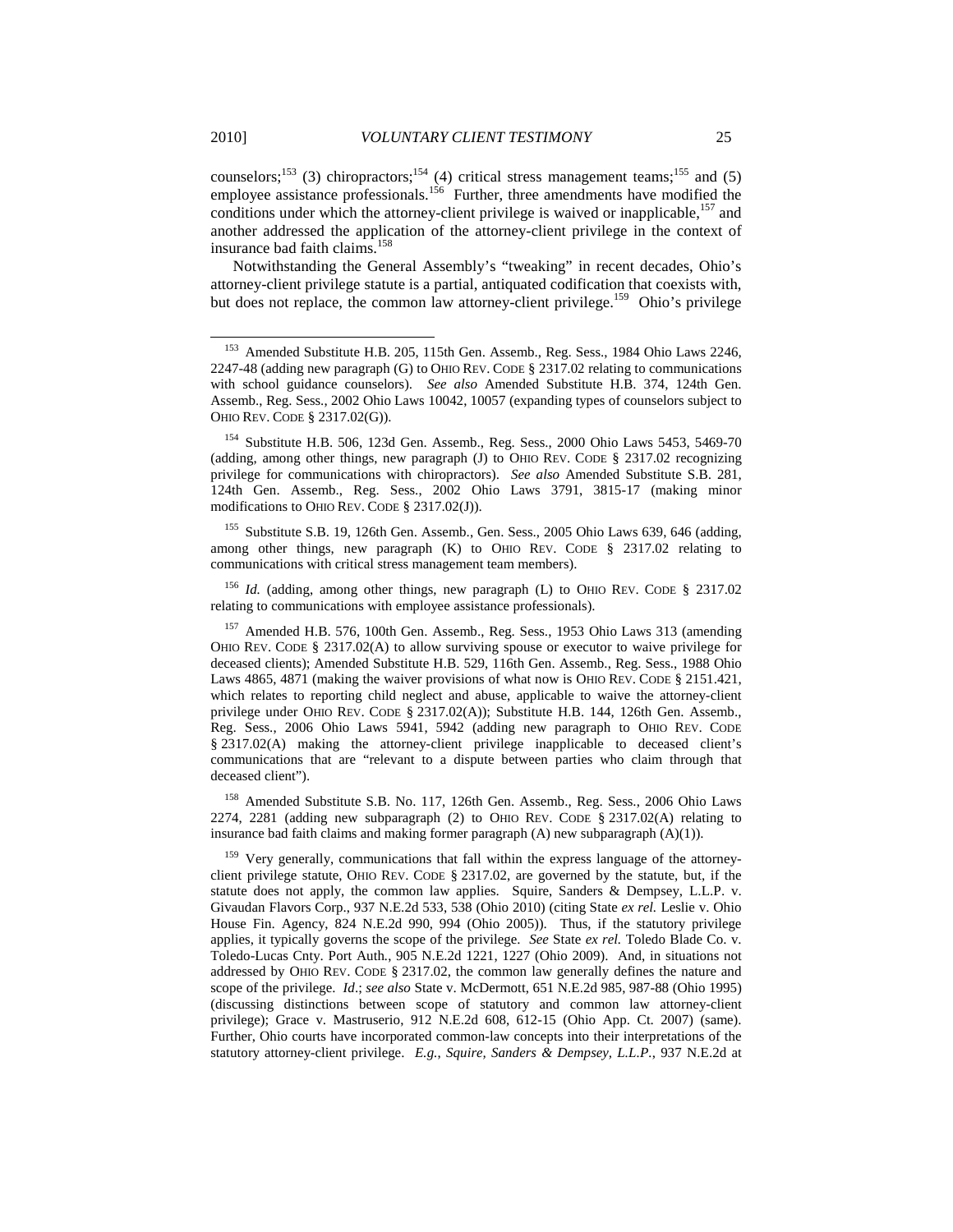statute raises several practical problems for Ohio practitioners. For example, Ohio courts have found that the identical language means different things in different paragraphs of Ohio Revised Code §  $2317.02^{160}$  Moreover, because the attorneyclient privilege is governed by statute in some situations and common law in others, the scope of the privilege can vary greatly depending on which set of rules govern in a particular scenario.<sup>161</sup>

<sup>160</sup> *Compare supra* Part II.F (discussing Ohio Supreme Court's analysis of the phrase "on the same subject" in context of the physician-patient privilege) *with supra* Parts II.B-C & E (discussing Ohio Supreme Court's analysis of the same phrase in the context of the attorneyclient privilege). Indeed, in his dissent in *Harpman*, Justice Zimmerman noted that the majority's interpretation of the phrase "on the same subject" in the subsection of Ohio's privilege statute addressing communications between doctors and patients was "expressly disapproved" by the Ohio Supreme Court in *Spitzer* when it was analyzing the meaning of the same phrase in the subsection of the statute addressing communications between attorneys and clients. Harpman v. Devine, 10 N.E.2d 776, 782 (Ohio 1937) (Zimmerman, J., dissenting).

<sup>161</sup> A communication's privileged status has been found to depend on whether the statutory or common law privilege applies. For example, in *State v. Post* a criminal defense attorney employed a polygraph examiner to examine his client in preparation for the defense in a murder case. State v. Post, 513 N.E.2d 754, 760 (Ohio 1987). During the examination, the client confessed to the murder. *Id*. During a hearing on a motion *in limine*, the client's cellmate testified that the client told him that he had confessed to the polygraph examiner. *Id.* The prosecutor then sought to question the polygraph examiner about the client's confession. *Id*. The trial court held that, while the client's communications to the polygraph examiner may have been initially privileged, by disclosing their contents to the cellmate, a third party, the client waived any privilege associated with them. *Id*. The Supreme Court of Ohio affirmed the trial court's decision, stating that "[w]e hold that a client's disclosure to a third party of communications made pursuant to the attorney-client privilege breaches the confidentiality underlying the privilege, and constitutes a waiver thereof." *Id.* at 761.

 In contrast, in *State v. McDermott*, which also involved a murder trial and a disclosure of privileged communications to a third party, the Supreme Court of Ohio concluded that there was no waiver of the privilege. State v. McDermott, 651 N.E.2d 985, 988 (Ohio 1995). There, the police arrested McDermott five years after the murder of Elmwood McKown. *Id.* at 986. The prosecutor subpoenaed the attorney who had represented McDermott at the time of the murder to testify about conversations he had with McDermott immediately after the murder. *Id*. During pre-trial hearings to determine whether the attorney-client privilege had been waived, the prosecutor called two witnesses to the stand who testified that McDermott had told them that he had admitted to his attorney that he had killed McKown. *Id.* When the prosecutor called the attorney to the stand at the trial, the attorney refused to answer the prosecutor's questions for which he was held in contempt and jailed for two days. *Id.* The Supreme Court of Ohio reversed the trial court's decision. *Id.* at 988. The court stated that, under OHIO REV. CODE  $\S$  2317.02(A), there are only two ways to waive the attorney-client privilege: (1) the client expressly consents, or (2) the client voluntarily testifies. *Id.* at 987.

 $\overline{a}$ 

<sup>544 (</sup>stating that "Ohio recognizes common-law exceptions to the privilege" and identifying common-law exceptions to the privilege); Moskovitz v. Mount Sinai Med. Ctr., 635 N.E.2d 331, 349 (Ohio 1994) (noting that the statutory privilege does not apply when the advice sought by the client relates to a future unlawful transaction); Lemley v. Kaiser, 452 N.E.2d 1304, 1310 (Ohio 1983) (observing that "[i]n the determination [of] whether a communication by a client to an attorney should be afforded the cloak of privilege, much ought to depend on the circumstances of each case" and looking to decisions from New York and Pennsylvania courts to determine the scope of Ohio's statutory attorney-client privilege (internal quotations omitted)).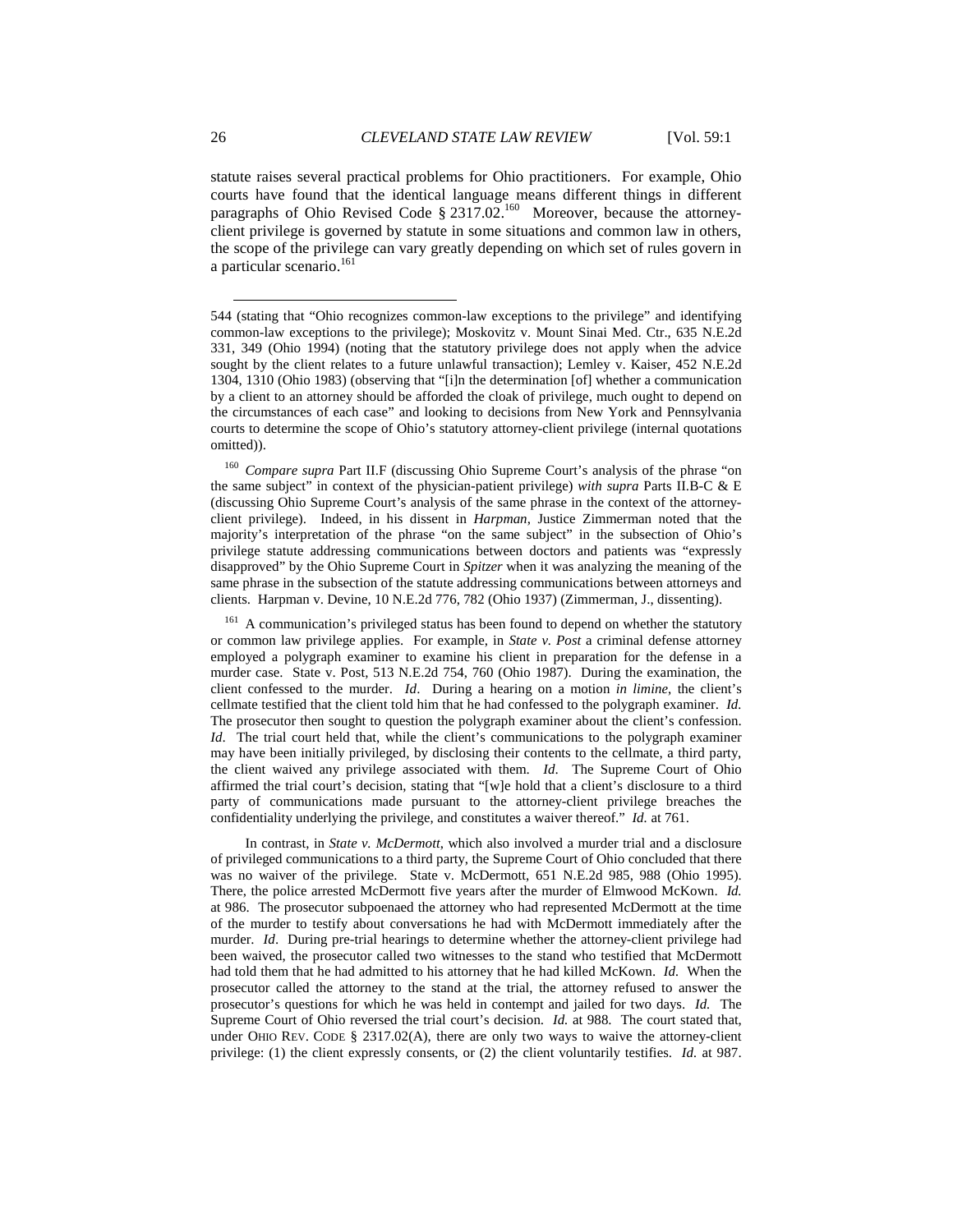Rather than further amending Ohio's oft-modified privilege statute that, in many respects, dates back over a hundred years, one solution would be for the General Assembly to repeal the current attorney-client privilege statute and replace it with a modern, reasonably comprehensive attorney-client privilege rule based on Rules 502 and 510 of the Uniform Rules of Evidence.<sup>162</sup> Under Rules 502 and 510 of the

 *McDermott* recognized a tension with *Post*, but distinguished *Post* because *Post* involved a communication between a client and an agent of an attorney (i.e., the polygraph examiner), which "are not protected by the statute" and, instead, are governed by common law. *Id.* at 987-88. Under the common law, the privilege may be waived by disclosing the content of privileged communications to a third party. *Id*. In contrast, the communications in issue in *McDermott* were directly between an attorney and his client, and so, pursuant to OHIO REV. CODE § 2317.02(A), could be waived only with McDermott's express consent or by him voluntarily testifying on the same subject matter. *Id*.

<sup>162</sup> Rule 502, governing lawyer-client privilege, provides:

 (a) Definitions. In this rule: (1) "Client" means a person for whom a lawyer renders professional legal services or who consults a lawyer with a view to obtaining professional legal services from the lawyer. (2) A communication is "confidential" if it is not intended to be disclosed to third persons other than those to whom disclosure is made in furtherance of the rendition of professional legal services to the client or those reasonably necessary for the transmission of the communication. (3) "Lawyer" means a person authorized, or reasonably believed by the client to be authorized, to engage in the practice of law in any State or country. (4) "Representative of the client" means a person having authority to obtain professional legal services, or to act on legal advice rendered, on behalf of the client or a person who, for the purpose of effectuating legal representation for the client, makes or receives a confidential communication while acting in the scope of employment for the client. (5) "Representative of the lawyer" means a person employed, or reasonably believed by the client to be employed, by the lawyer to assist the lawyer in rendering professional legal services.

(b) General rule of privilege. A client has a privilege to refuse to disclose and to prevent any other person from disclosing a confidential communication made for the purpose of facilitating the rendition of professional legal services to the client: (1) between the client or a representative of the client and the client's lawyer or a representative of the lawyer; (2) between the lawyer and a representative of the lawyer; (3) by the client or a representative of the client or the client's lawyer or a representative of the lawyer to a lawyer or a representative of a lawyer representing another party in a pending action and concerning a matter of common interest therein; (4) between representatives of the client or between the client and a representative of the client; or (5) among lawyers and their representatives representing the same client.

(c) Who may claim privilege. The privilege under this rule may be claimed by the client, the client's guardian or conservator, the personal representative of a deceased client, or the successor, trustee, or similar representative of a corporation, association, or other organization, whether or not in existence. A person who was the lawyer or the lawyer's representative at the time of the communication is presumed to have authority to claim the privilege, but only on behalf of the client.

Because the statute provides the exclusive means by which privileged communications directly between an attorney and a client can be waived and it was undisputed that McDermott neither consented nor voluntarily testified, the court held that McDermott did not waive the privilege by disclosing the content of his communications with his attorney to multiple third parties. *Id.* at 988.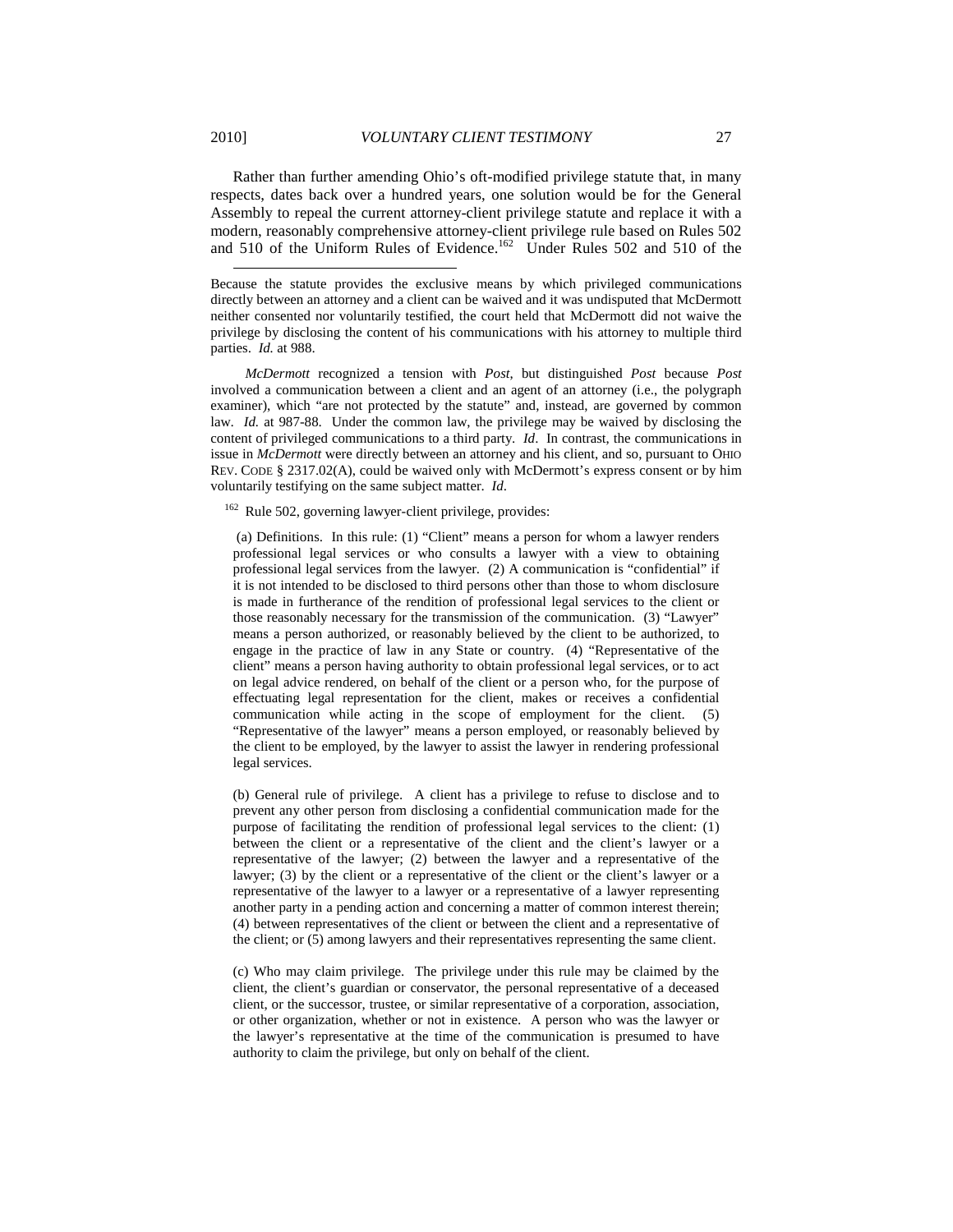Uniform Rules of Evidence, the client's voluntary testimony is not a broad waiver of the attorney-client privilege and, instead, generally waives the privilege only when it discloses the substance of the privilege communications.<sup>163</sup> This would, among other things, allow Ohio courts to tap into the substantial reservoir of decisions from other jurisdictions interpreting Rules 502 and 510.

An alternative solution would be to repeal Ohio Revised Code § 2317.02(A) and leave the attorney-client privilege solely to "principles of the common law." This is the approach Congress took with Federal Rule of Evidence 501.<sup>164</sup> Adopting a

UNIF. R. EVID. 502 (1999). Rule 510 provides for waiver of privilege:

(a) Voluntary disclosure. A person upon whom these rules confer a privilege against disclosure waives the privilege if the person or the person's predecessor, while holder of the privilege, voluntarily discloses or consents to disclosure of any significant part of the privileged matter. This rule does not apply if the disclosure itself is privileged.

(b) Involuntary disclosure. A claim of privilege is not waived by a disclosure that was compelled erroneously or made without an opportunity to claim the privilege.

UNIF. R. EVID. 510 (1999).

<sup>163</sup> *See* UNIF. R. EVID. 510(a).

<sup>164</sup> FED. R. EVID. 501 provides in relevant part:

Except as otherwise required by the Constitution of the United States or provided by Act of Congress or in rules prescribed by the Supreme Court pursuant to statutory authority, the privilege of a witness, person, government, State, or political subdivision thereof shall be governed by the principles of the common law as they may be interpreted by the courts of the United States in the light of reason and experience.

 And, even in federal courts applying federal common law, the attorney-client privilege is no longer exclusively a matter of common law since the September 2008 effective date of FED. R. EVID. 502, which addresses some aspects of the attorney-client privilege. Under OHIO R. EVID. 501, the common law applies when a statute does not: "The privilege of a witness, person, state or political subdivision thereof shall be governed by statute enacted by the

l

<sup>(</sup>d) Exceptions. There is no privilege under this rule: (1) if the services of the lawyer were sought or obtained to enable or aid anyone to commit or plan to commit what the client knew or reasonably should have known was a crime or fraud; (2) as to a communication relevant to an issue between parties who claim through the same deceased client, regardless of whether the claims are by testate or intestate succession or by transaction inter vivos; (3) as to a communication relevant to an issue of breach of duty by a lawyer to the client or by a client to the lawyer; (4) as to a communication necessary for a lawyer to defend in a legal proceeding an accusation that the lawyer assisted the client in criminal or fraudulent conduct; (5) as to a communication relevant to an issue concerning an attested document to which the lawyer is an attesting witness; (6) as to a communication relevant to a matter of common interest between or among two or more clients if the communication was made by any of them to a lawyer retained or consulted in common, when offered in an action between or among any of the clients; or (7) as to a communication between a public officer or agency and its lawyers unless the communication concerns a pending investigation, claim, or action and the court determines that disclosure will seriously impair the ability of the public officer or agency to act upon the claim or conduct a pending investigation, litigation, or proceeding in the public interest.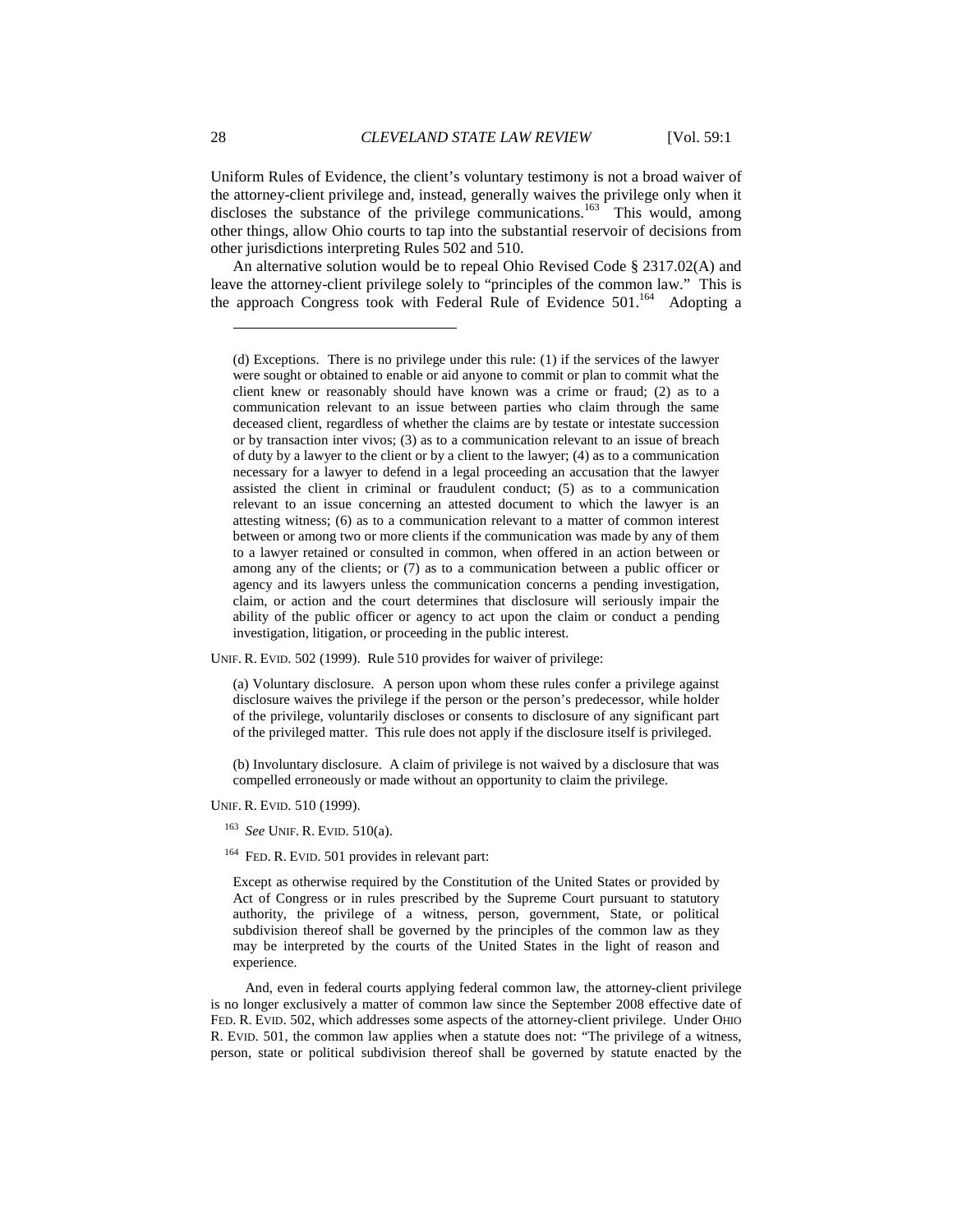privilege rule similar to Federal Rule of Evidence 501 should not be a radical change, as Ohio courts have already developed a substantial body of case law setting forth rules governing the attorney-client privilege in situations not expressly governed by the statutory privilege.<sup>165</sup> Moreover, by switching from the unique language of Ohio's current privilege statute to principles of common law, Ohio courts would be able to take advantage of other courts' guidance on these issues without being limited by the language in Ohio Revised Code § 2317.02(A).

A third option would be to modify the language of Ohio Revised Code § 2317.02(A) to clearly provide that voluntary testimony waives the attorney-client privilege only in situations where the testimony reveals the content of the privileged communication. New Mexico and Kansas previously had attorney-client privilege statutes that, in the respects relevant here, were similar to Ohio Revised Code § 2317.02(A), but with important differences.<sup>166</sup> Specifically, those states' statutes made it reasonably clear that the privilege was waived only when the client's testimony referred to the substance of attorney-client communications. The New Mexico attorney-client privilege statute provided that, "[i]f a person offers himself as a witness and voluntarily testifies *with reference to the communications specified in this section*, that is a consent to the examination of the person to whom the communications were made as above provided." $167$  The Kansas statute, in turn, provided that, "if a person without objection on his part *testifies concerning any such communication*, the attorney . . . communicated with may also be required to testify on the same subject as though consent had been given."<sup>168</sup> Along the lines of New Mexico's and Kansas's now-superseded statutes, Ohio Revised Code § 2317.02(A)(1) could be revised to read: "[I]f the client voluntarily testifies reveals

 $\overline{a}$ 

General Assembly or by principles of common law as interpreted by the courts of this state in the light of reason and experience." *Id.* 

<sup>&</sup>lt;sup>165</sup> Ohio's common law governing the attorney-client privilege is probably more in line with how the average practitioner thinks the privilege operates than the statutory privilege. For example, the common law privilege recognizes that it can be waived by placing privileged communications in issue or by disclosing their contents to third parties. *See, e.g.*, Grace v. Mastruserio, 912 N.E.2d 608, 614-15 (Ohio Ct. App. 2007) (holding that, in situations not governed by OHIO REV. CODE § 2317.02(A), the test set forth in *Hearn v. Rhay*, 68 F.R.D. 574 (E.D. Wash. 1975), should be used to determine if a party's actions impliedly waived the attorney-client privilege); State v. Post, 513 N.E.2d 754, 761 (Ohio 1987) (holding that a client's disclosure of privileged communications between him and an agent of his attorney to a third party waive the privilege). In contrast, the statutory privilege appears to protect communications in situations where a practitioner might think there is no protection, such as when the client has repeatedly disclosed the content of the communications to third parties, and to not protect communications in situations where a practitioner would likely think the communications are protected, such as when a party voluntarily testifies without disclosing the substance of otherwise privileged communications. *See* discussion *supra* Parts II.B-C & E.

<sup>&</sup>lt;sup>166</sup> In 1993, New Mexico adopted a new attorney-client privilege statute modeled on Uniform Rule of Evidence 502. *See* N.M. R. EVID. 11-503. In 1963, Kansas substantially revised its privilege statute and removed any reference to waiver based on voluntary testimony. *See* KAN. STAT. ANN. § 60-426 (West 2011).

<sup>167</sup> N.M. STAT. ANN. § 38-6-6(D) (1953) (emphasis added).

<sup>168</sup> KAN. GEN. STAT. ANN. § 60-2805 (1949) (emphasis added).